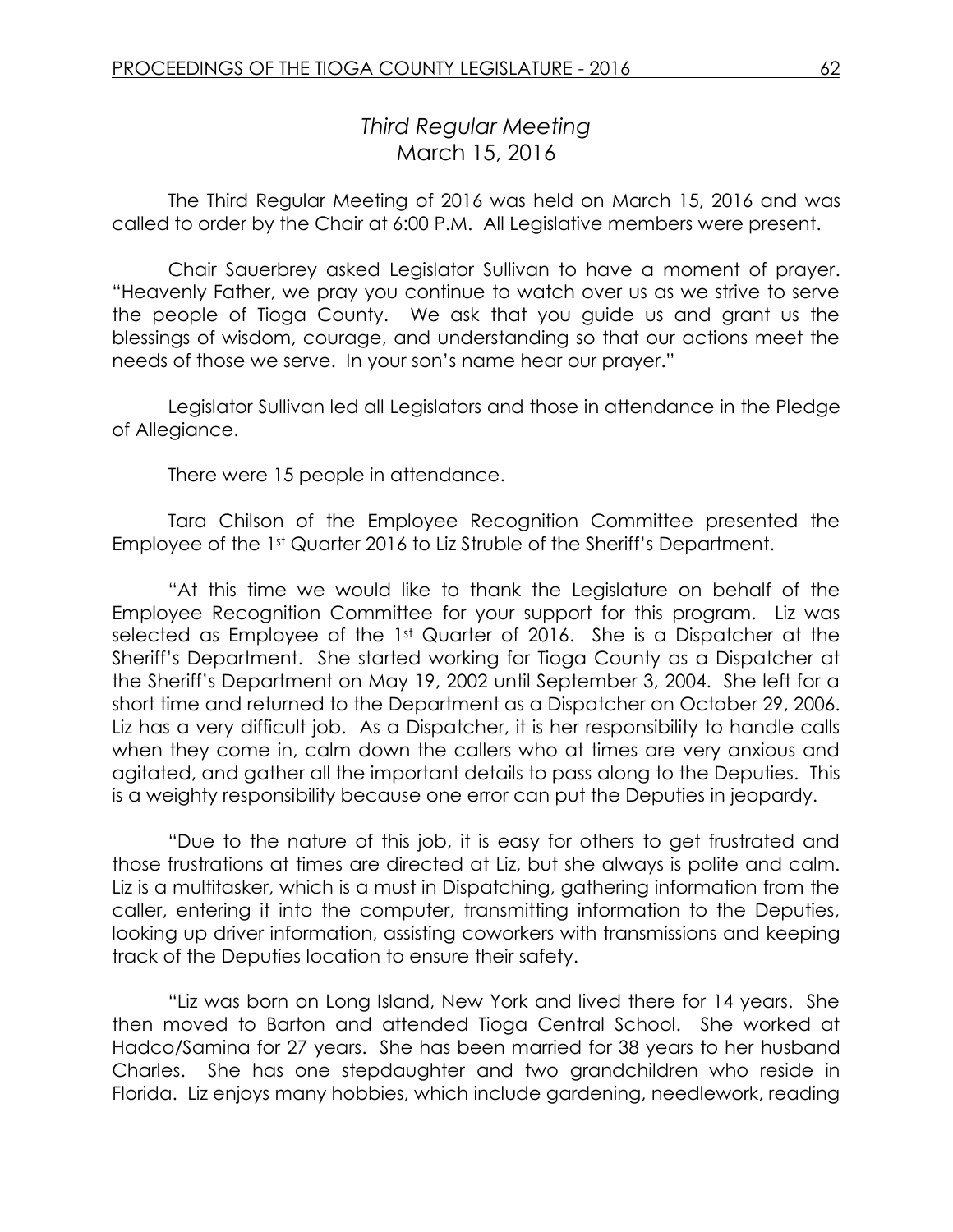and shopping. She also loves driving her new Mini Cooper. Liz enjoys spending time with her family and friends. Liz is a great asset to the Sheriff's Department and to the residents of Tioga County. Thank you Liz for your outstanding loyalty to and hard work for the County. Your dedication is appreciated by us all."

Legislator Mullen spoke. "Good evening. It is a unique privilege for me to recognize Liz tonight because for 17 years I was a road trooper here in Tioga County, and I can tell you there is no better friend than for a road trooper or a road deputy or any police officer working a road or a serious incident to have a Dispatcher who is calm, cool and collected and helping you think through a serious incident, and I can tell you it was always a relief. I spent many many evenings in Liz's company where I was in the State Troop car and Liz was at the Dispatch desk at the Public Safety Building, but when you ask Liz to do something for you it got done and if you forgot to do something, you did not really forget because Liz remembered. I can tell you that I have firsthand experience in life and death situations, and the resolution says she is calm, cool, and collected, and that is exactly what she is. She is a professional, she is easy going, and she makes a very difficult job of a law enforcement officer much much easier, and I just want to congratulate on behalf of the County Legislative body and thank you for your hard work and dedication to Tioga County."

Sheriff Howard spoke. "Liz is the calm before the storm and during the storm, and after the storm. She guides everybody through. She knows what to do. She tells us what to do. She tells the Deputies, the Troopers, and all the Police Officers. She is very calm and you never have a problem understanding what she wants you to do. She will tell you. She left us for a little while. I heard she was back. I tracked her down, I begged her to come back, and she did, and I think she is here to stay. We really appreciate her. Tioga County should be very happy and proud to have her as an employee."

Liz spoke. "Thank you, I am very honored to accept this. Thank you very much."

Chair Sauerbrey gave the State of the County Address.

"I am pleased to have this opportunity to tell you about our accomplishments and challenges over the last year and give you a glimpse of the State of the County.

"Change is a part of daily life and last year we lost several leaders and friends. We were saddened by the loss of former Legislators Dom D'Angelo and George Penney; and most recently Legislator Ray Case.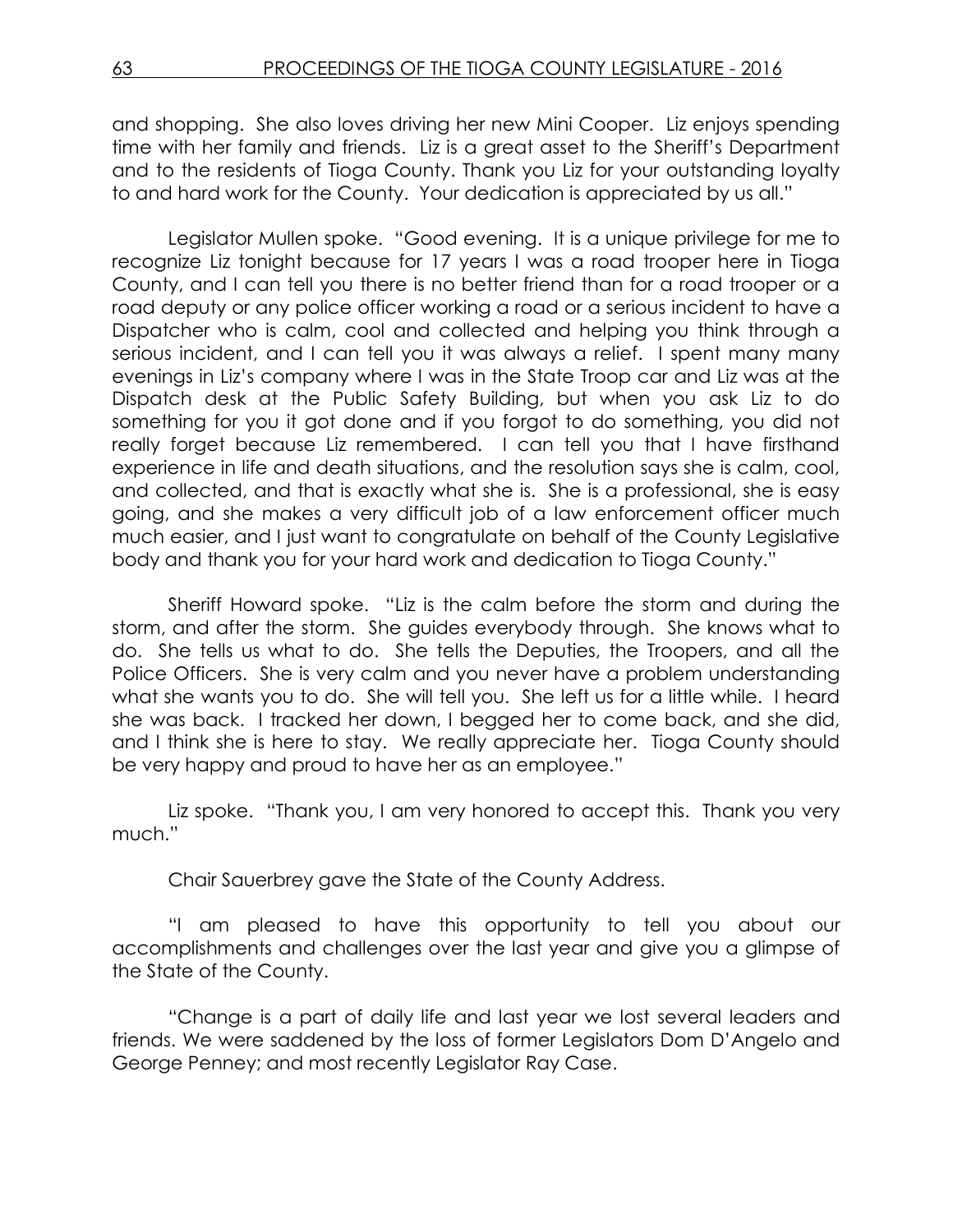"With the start of a new year we congratulated Bob Woodburn on his retirement and welcomed, County Clerk, Andrea Klett, Department of Health Director Lisa McCafferty and Legislator Dennis Mullen.

"Tioga County is a great place to live and raise a family. We have excellent schools, it's safe, and it's beautiful. This is our home, where we raise our families and hopefully enjoy our grandchildren, but for our children to stay in the area, they need good jobs, decent housing and opportunity.

"In 2015 we celebrated Tioga Downs's approval for the Casino License application; the arrival of a new manufacturing company, Crown Cork and Seal, \$300,000 Main Street Grant for the Village of Waverly; and the ground breaking of Owego Gardens housing project. Tioga County is part of the Southern Tier Regional Economic Development Council. The Council received \$117 million for 100 projects and URI (upstate revitalization incentives) strategies that will benefit Tioga County, as well as the entire Southern Tier.

"Last year we reduced our unemployment rate by 1.1% from the year before. There was over \$318 million in new investment, 813 direct permanent jobs and 1,300 direct construction jobs that were created and/or retained. There has been nearly \$3.7 million in loans and grants made over the last year coupled with over \$230,000 in private investment by our small businesses.

"Our Tioga Business Services Team has been working together to bring jobs to our county, last week over 900 people attended the second annual job fair with over 80 businesses participating. The efforts of the Economic Development and Planning Department, along with our partners, have brought and retained jobs, investment, proper planning, improvements and growth opportunities.

"The Tyler Technologies Financial Management Accounting System (FMAS) Software Project has been the largest and most time consuming project we have taken on in several years, encompassing every county department and requiring a tremendous amount of staff time. All of our departments from DSS, to Board of Elections have been involved in the planning, implementation and training of this financial software project. Financials went live in November, payroll in January and HR is currently underway. This system will create efficiencies that will save us time and provide more accurate timely financial information.

"The IT Department has been involved in the Tyler FMAS Project and will be more so as we complete training and stand alone. They keep our computers running, they manage our communications and much more. Last year we launched a new website which is much easier to navigate and contains more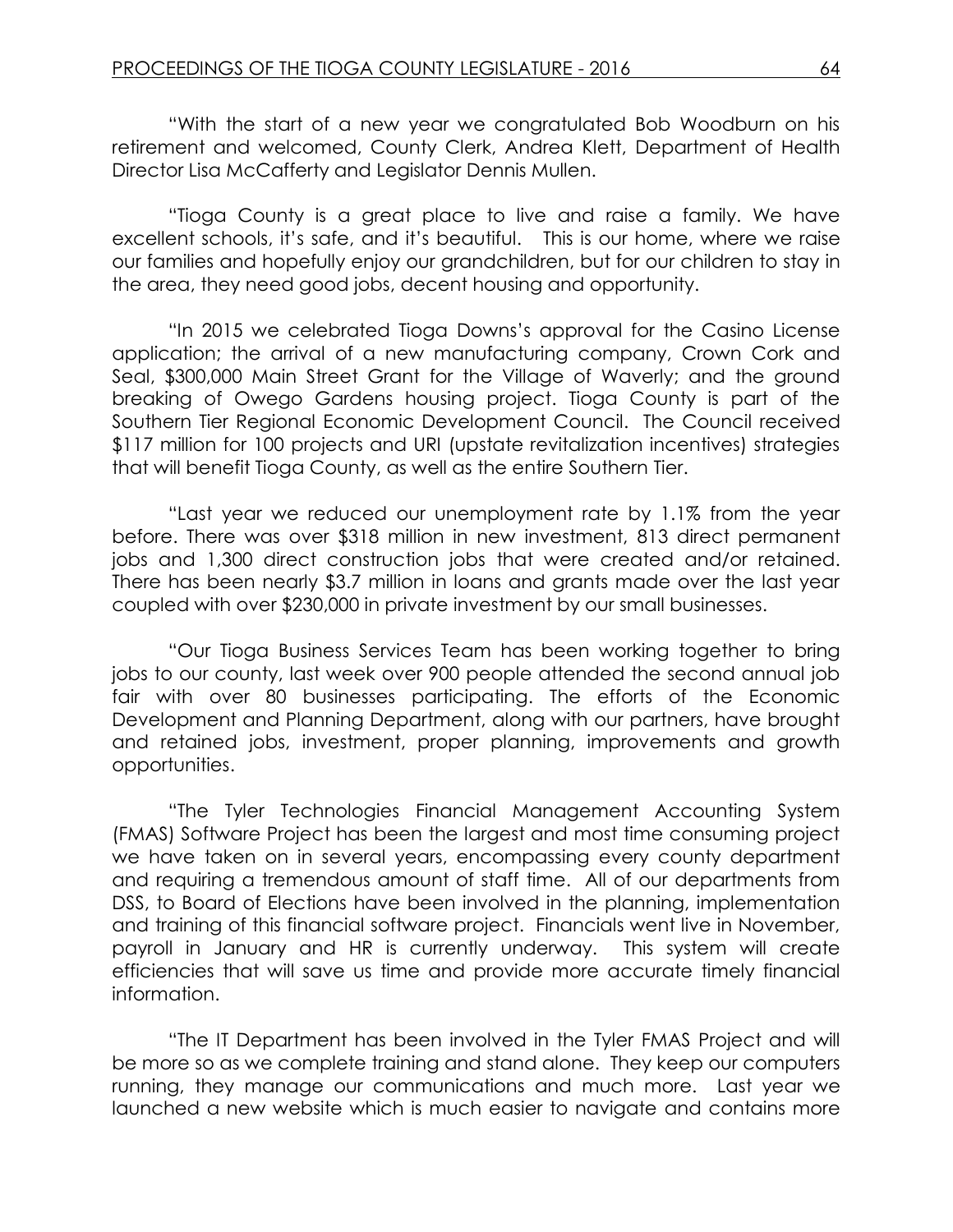information. We also installed a new phone system throughout the county. The new phone system allowed DSS to create a call center for the HEAP (Home Energy Assistance Program) department. The HEAP staff now can log into the call center and take calls as they come in rather than only have one phone to answer calls.

"We were successful in updating the County Security Policy and will follow through with the implementation in 2016. The Document Restoration project from the flood of 2011 was finally completed and documents are back on the shelves. Other FEMA projects have been closed out and we expect to finish the rest by the end of the year. The Law Department has been active in all of these projects along with many others including the bidding out of the new Jail Medical and Mental Hygiene Services Contract.

"Since we can't control Mother Nature, severe summer storms continue to create havoc with culverts and drain pipes and create problems throughout the county. Our Public Works Department addressed those issues and worked with Towns and Villages to get roads and bridges back in shape and safe again. Three bridge projects were completed and the Third and Final Phase of the County Court House Restoration was completed. The Department of Solid Waste continues to provide a safe and economical method for residents to dispose of their waste and to recycle items mandated by State law. As an added bonus more than 800 tons of tires have been cleaned up over an eight year period through a special donation from Upstate Shredding-Ben Weitsman.

"There are approximately 4,000 veterans in Tioga County and our Veterans Services Department is here to serve the needs of all our Tioga County Veterans. Last year, with the help of our Real Property Department, the Legislature adopted a new local law, approving the Gold Star Veteran Exemption for parents who have lost a child who died in the line of duty serving for the United States Military.

"We continue to provide quality services to the citizens of Tioga County through the Mental Health Department and the Department of Social Services. Our staff is committed to delivering services for people who need help, be it counseling for alcohol or drug addiction, providing food for the table, housing, or help with family matters. We provide programs to insure that the children of Tioga County have enough to eat and a safe place to live.

"Recently we heard from a mom who was part of the Healthy Neighborhoods Program; a personal health, and safety program administered by the County Health Department. Last year she had been given two carbon monoxide detectors that were installed in her home. As it turns out, during the night a detector alerted them that the house had been filled with Carbon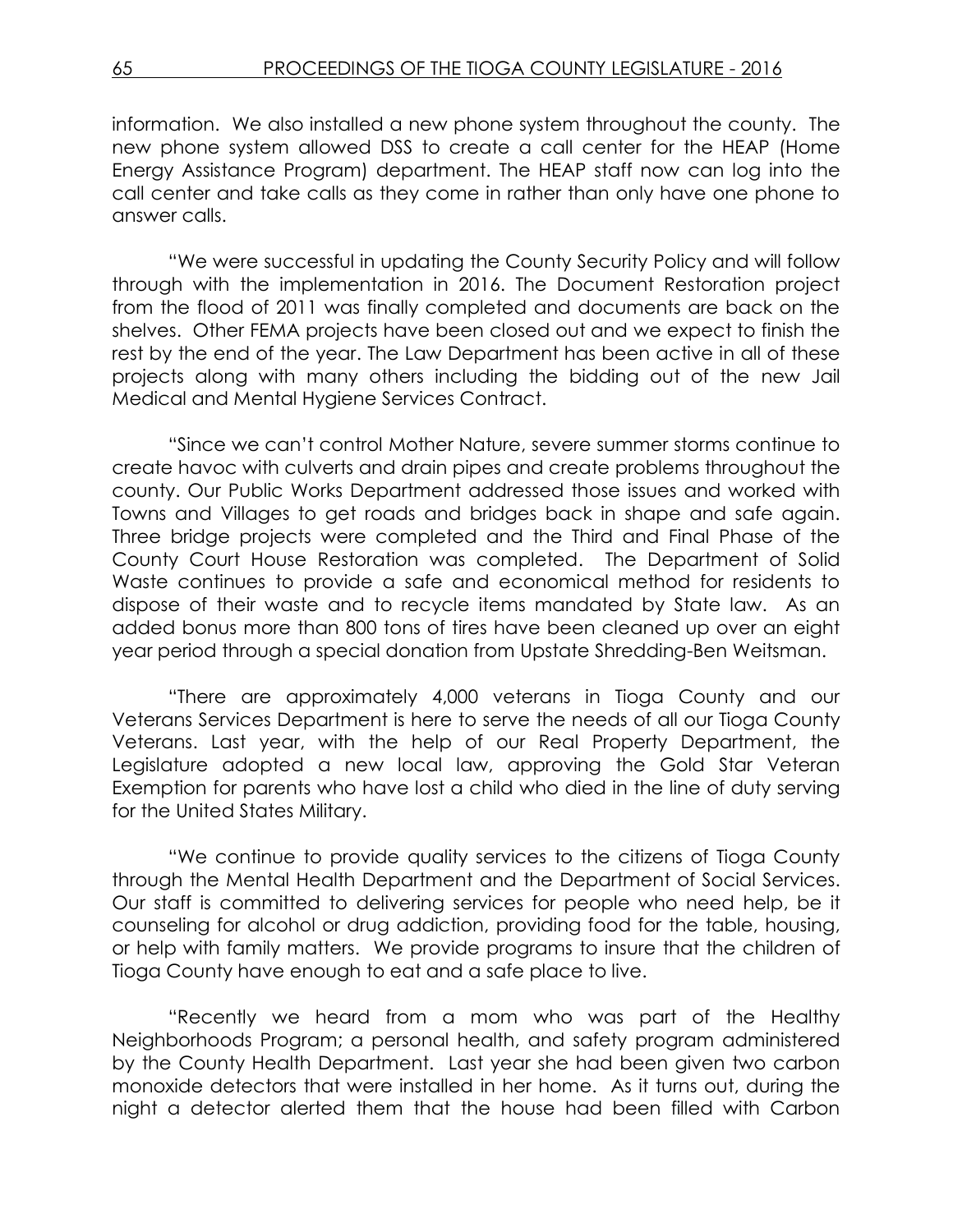Monoxide and they evacuated the home. She called the next day to express her thanks for saving herself and her five children.

"Our Public Safety team continues to keep us safe from danger and disaster. The Sheriff's Department, Fire Bureau, and Emergency Management Office work together to insure our well-being. Increased drug activity has taken up additional county services and concern. Deaths by heroin overdoses have increased. This is an addiction that affects people from every walk of life. We just held a meeting to find out how the heroin epidemic has affected Tioga County and what resources we have to deal with the problem. Needless to say our resources are few and the questions how to fight it are many. We have joined the rest of the country in the fight against heroin and other drug issues.

"Planning for the future is a big challenge because we are never sure what is going to happen to the financial markets, job scene or if there will be another costly disaster. We love the low gas prices, however it has translated into a decrease in sales tax income for the county of 3.4% from 2014.

"So let's talk about the Tax Cap. Everyone loves the idea of keeping taxes low, including the Legislature. The public perception is that the cap is at 2%, but the calculations presented by the State include Pilot Receivables, previous year rollover funds and the Inflation Factor, our estimated levy is 1.5% or less. It's great for the taxpayers, but with very limited fund balance to add to the budget it's a challenge to fund day to day operations without cutting services.

"For the last ten years, Tioga County has kept its Property Tax Rate at an average of 2%. 83% of the County Budget is designated for mandated programs. When State Lawmakers enacted the property tax cap they said mandate relief would follow. They capped Medicaid and reformed the pension system, but they did nothing to lower mandates for the counties. I believe we have done all we can to keep our taxes down and now we need the state to keep their promise and give us mandate relief.

"As we set goals for the future they are pretty basic! We will finish up with our financial software project, continue to provide needed services, work for new jobs, and keep taxes low. That is what you have told us you want and that is what we intend to do.

"As Chair of the Legislature I am at the county every day and I'm able to be part of our county operations and see how our employees go about their daily business. Our successes during the past year are largely due to the hard work and dedication of our county Department Heads and their staff. I am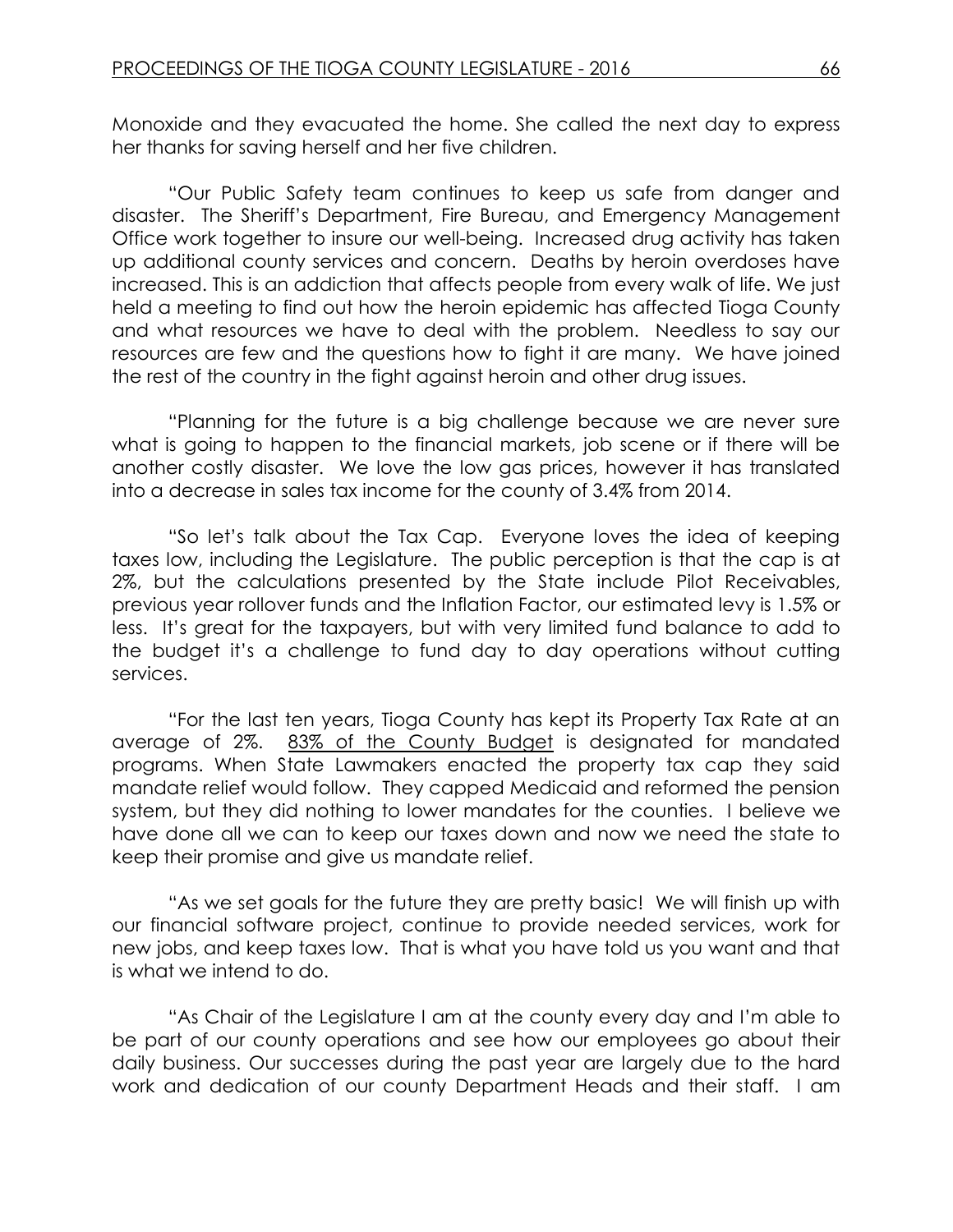extremely proud of all of our employees, I'm proud of the work that we do here, of the services we provide to the citizens of Tioga County.

"Thank you for this opportunity to address you today.

"Each year I ask each department to provide an Annual Report to the Legislature noting their accomplishments. These reports are very informative and contain a lot of data. I encourage you to go on the legislative page on the county website and review the reports that the departments have presented."

Chair Sauerbrey noted the following Proclamation on Public Health Week.

#### County of Tioga EXECUTIVE PROCLAMATION

WHEREAS: The people of Tioga County benefit every day from the efforts of the public health workforce when eating at restaurants, drinking tap water, and learning about prevention of deadly diseases; and

WHEREAS: Public health activities protect Tioga County residents from infectious and chronic diseases, environmental and workplace hazards, unintentional injuries and violence; and

WHEREAS: Educating people about the benefits of healthy behaviors is an essential element in attaining good health and preventing premature illness and death; and

WHEREAS: Public health efforts alone cannot accomplish the goal of a healthier Tioga without cooperation and partnership with communities and individuals; and

WHEREAS: Each of us needs to do our part by taking personal responsibility to improve behaviors by not using tobacco, making time for regular, safe physical activity and eating more fruits and vegetables in order to prevent disease; and

WHEREAS: National Public Health Week provides an opportunity for our county to learn about public health concerns and success stories that are vital to healthy communities, such as immunizing against infectious disease, maintaining good nutritional standards, ensuring safe living conditions, preventing lead poisoning and providing good prenatal care; and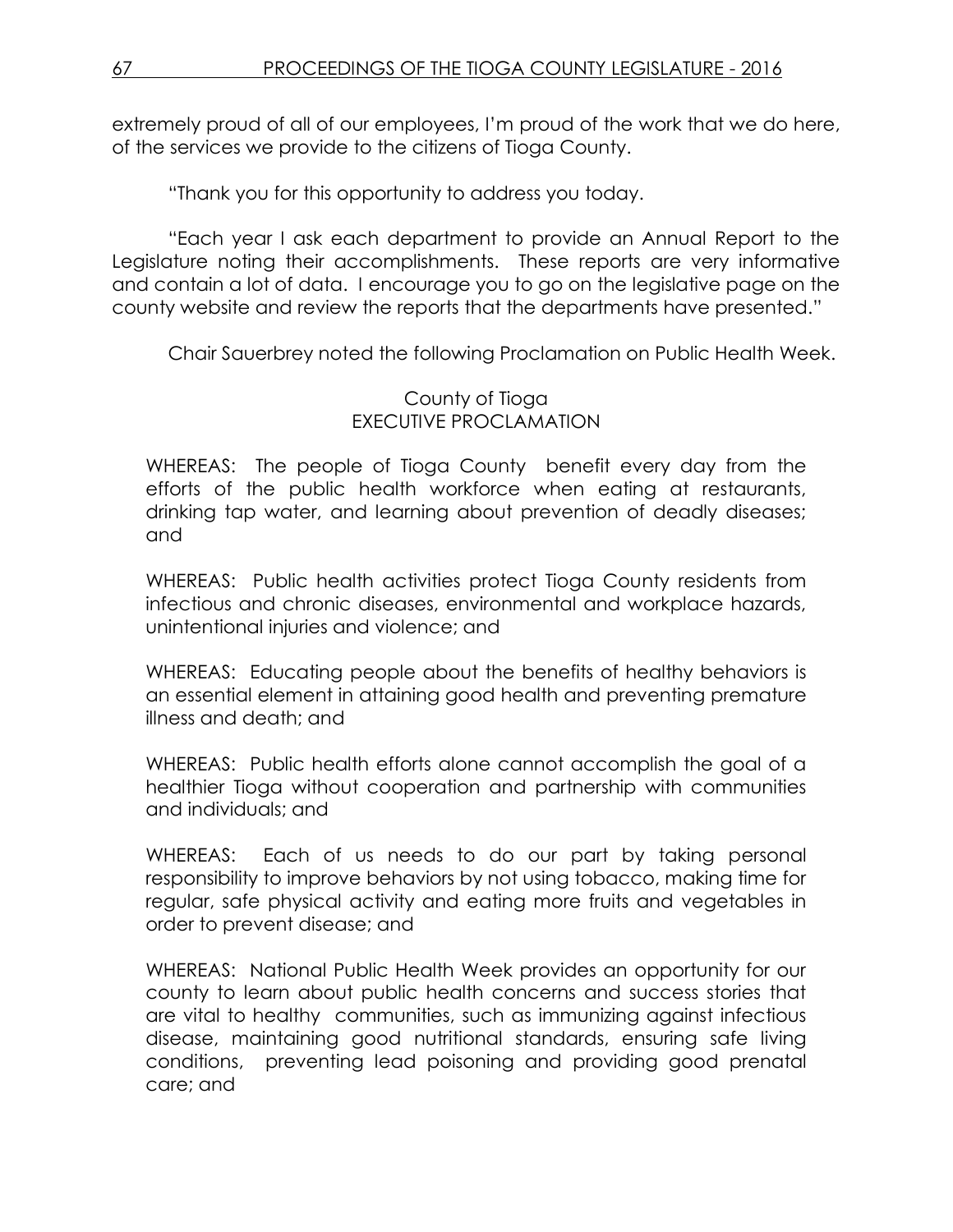WHEREAS: The residents of Tioga County recognize the essential role public health plays in their everyday lives; therefore

THE TIOGA COUNTY LEGISLATURE does hereby proclaim the week of April 4-10, 2016 as

## PUBLIC HEALTH WEEK

And urges all residents to take steps to educate themselves, their families, and the community about the role of public health in our community.

Legislator Standinger read and presented the following Proclamation on National Poison Prevention Week to Marilyn Reynolds, Supervisor for the Public Health Department.

## County of Tioga EXECUTIVE PROCLAMATION

WHEREAS: Household and environmental poisons pose risks to Americans of all ages, while children under age 6 account for half of all cases of poison exposure; and

WHEREAS: More than 90 percent of poisoning deaths occur among people over the age of 20; and

WHEREAS: Most poisonings take place at home where cleaning products, cosmetics, and other chemicals are stored; and

WHEREAS: Everyone should also be aware of local environmental poisons, including plants, insects, and berries; practice safe food preparation and handling to avoid food poisoning; and guard against carbon monoxide by installing detectors for this colorless, odorless gas; and

WHEREAS: Lead poisoning, which is an increased level of lead in the blood, is especially dangerous for children; lead is found in drinking water from lead pipes and lead-contaminated paint, dust and soil are commonly found in older homes, specifically pre-1978 built homes; and

WHEREAS: If you suspect someone has been poisoned, fast action is essential, immediately call the toll-free Poison Help line at 1-800-222-1222. Do not wait for signs of poisoning; therefore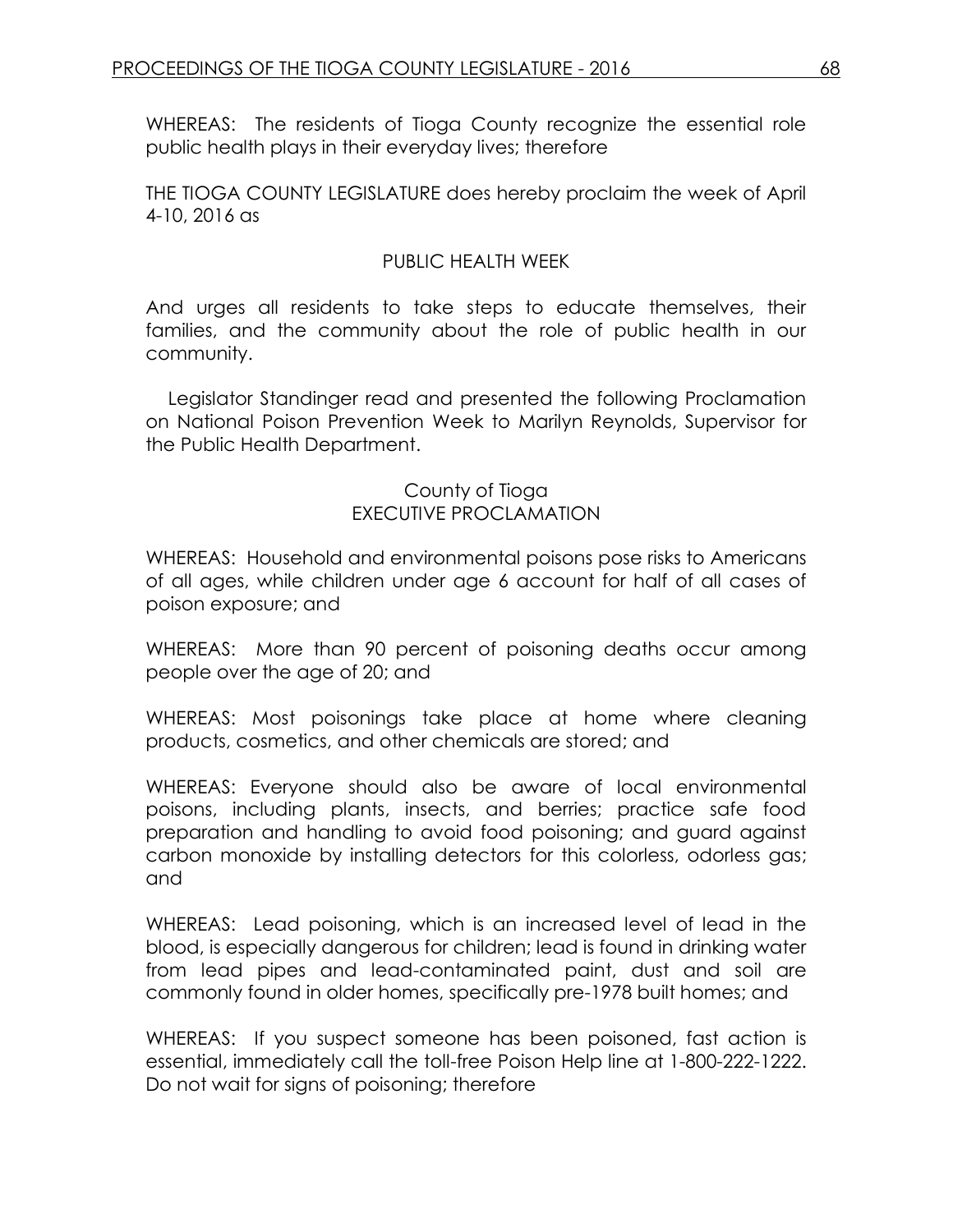THE TIOGA COUNTY LEGISLATURE, County of Tioga, does hereby proclaim the week of March 20-26, 2016 as

#### NATIONAL POISON PREVENTION WEEK

and urges all residents to take steps to educate themselves, their families, and the community about the importance of poison prevention.

Legislator Standinger spoke. "I just want to say a couple of things about poison. I know that there has been a lot of media attention lately about lead poisoning of children and I would like to say that I commend the Health Department for being on top of it. At our Committee meeting they gave us a dissertation on the steps they are taking to ensure that water is tested properly, and I commend them for that."

Marilyn Reynolds, Supervisor for the Public Health Department spoke. "On behalf of the Public Health Department, I would like to thank the Legislators for their recognition and support of poison prevention awareness month and prevention week. There are many household and environmental poisons, and we are especially aware of lead, especially with it being in the new so much. Thank you very much for recognizing and supporting this."

There was no privilege of the floor.

Legislator Sullivan made a motion to approve the minutes of February 9, 2016, seconded by Legislator Monell, and carried.

Chair Sauerbrey stated that all Legislative Committees met this month and the minutes are or will be on file with the Clerk of the Legislature.

Legislator Monell moved for the adoption of the following resolution, seconded by Legislator Hollenbeck.

| REFERRED TO:         | <b>FINANCE COMMITTEE</b>               |
|----------------------|----------------------------------------|
| RESOLUTION NO. 51-16 | ERRONEOUS ASSESSMENT<br>TOWN OF BARTON |

WHEREAS: An application for corrected tax roll for property no. 12206 assessed to Andrea Kovacs on the 2016 tax roll of the Town of Barton indicates that this parcel is invalid due to Errors of Essential Fact – improvement is present on different parcel; and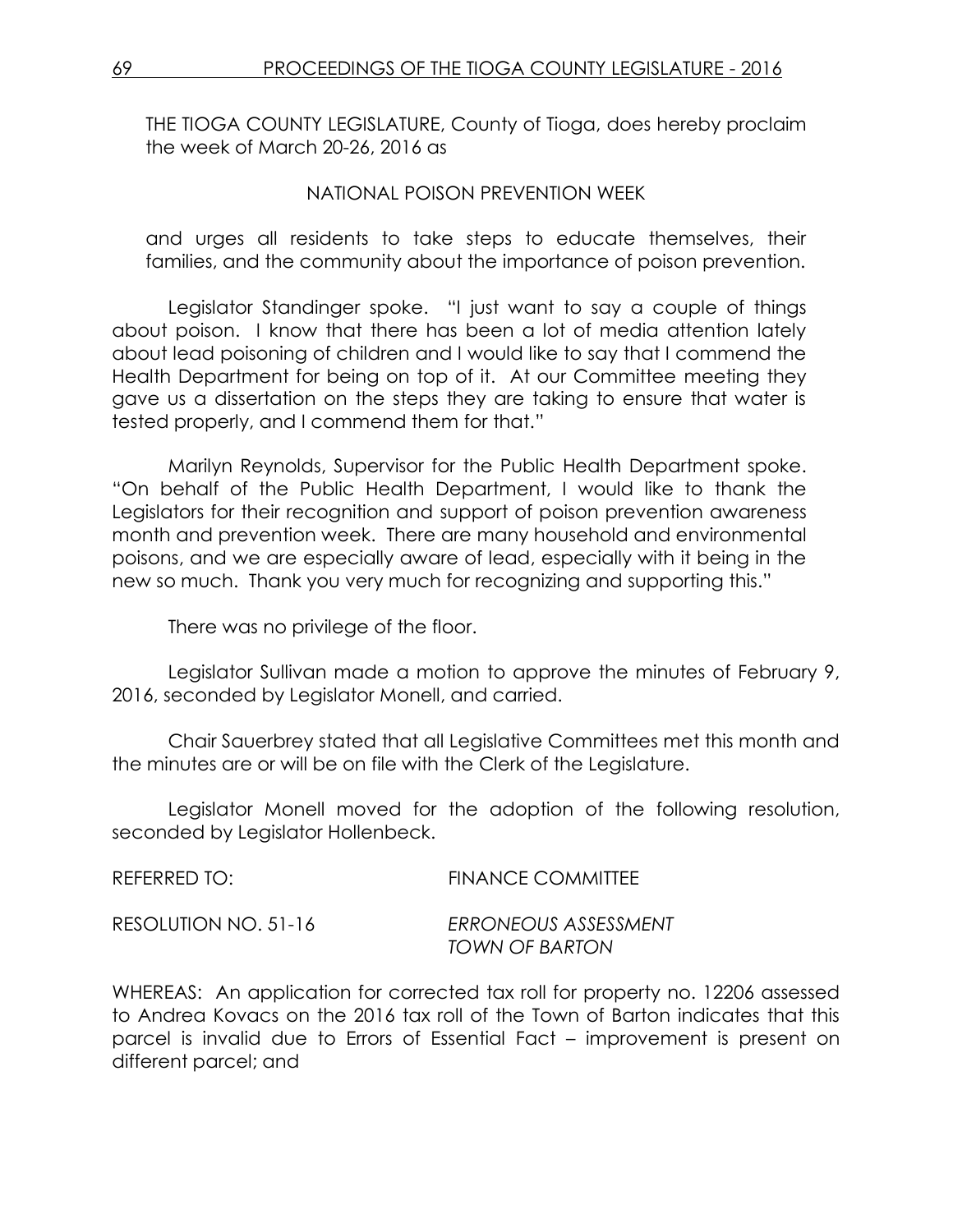WHEREAS: A 2016 tax bill was issued for this invalid parcel #12206 erroneously; be it therefore

RESOLVED: That the erroneous town tax of \$127.50 be charged back to the Town of Barton; and the erroneous fire tax of \$55.65 be charged back to the Barton Fire District; and be it further

RESOLVED: That the erroneous solid waste tax of \$27.46 be charged back to the Solid Waste Fund; and be it further

RESOLVED: That the erroneous school tax and interest of \$586.91 be charged back to the Waverly School District; and be it further

RESOLVED: That the erroneous county tax and school penalty of \$635.60 be charged to the proper accounts in the records of the County Treasurer.

ROLL CALL VOTE

Yes – Legislators Sullivan, Weston, Hollenbeck, Huttleston, Monell, Mullen, Sauerbrey, Roberts, and Standinger.

No – None.

Absent – None.

RESOLUTION ADOPTED.

Legislator Monell moved for the adoption of the following resolution, seconded by Legislator Hollenbeck.

REFERRED TO: FINANCE COMMITTEE

RESOLUTION NO. 52-16 *ERRONEOUS ASSESSMENT TOWN OF OWEGO*

WHEREAS: An application for corrected tax roll for property No. 11700, assessed to Sanmina Corp on the 2016 tax roll of the Town of Owego indicates that the 2015/16 school taxes were paid to OASD through a Pilot payment from TCIDA but were not posted by the OASD; and

WHEREAS: The 2015/16 school taxes were returned to the County Treasurer's office as unpaid and the taxes and penalties in the amount of \$39,340.22 were relevied to the Sanmina Corp 2016 Town & County bill in error; be it therefore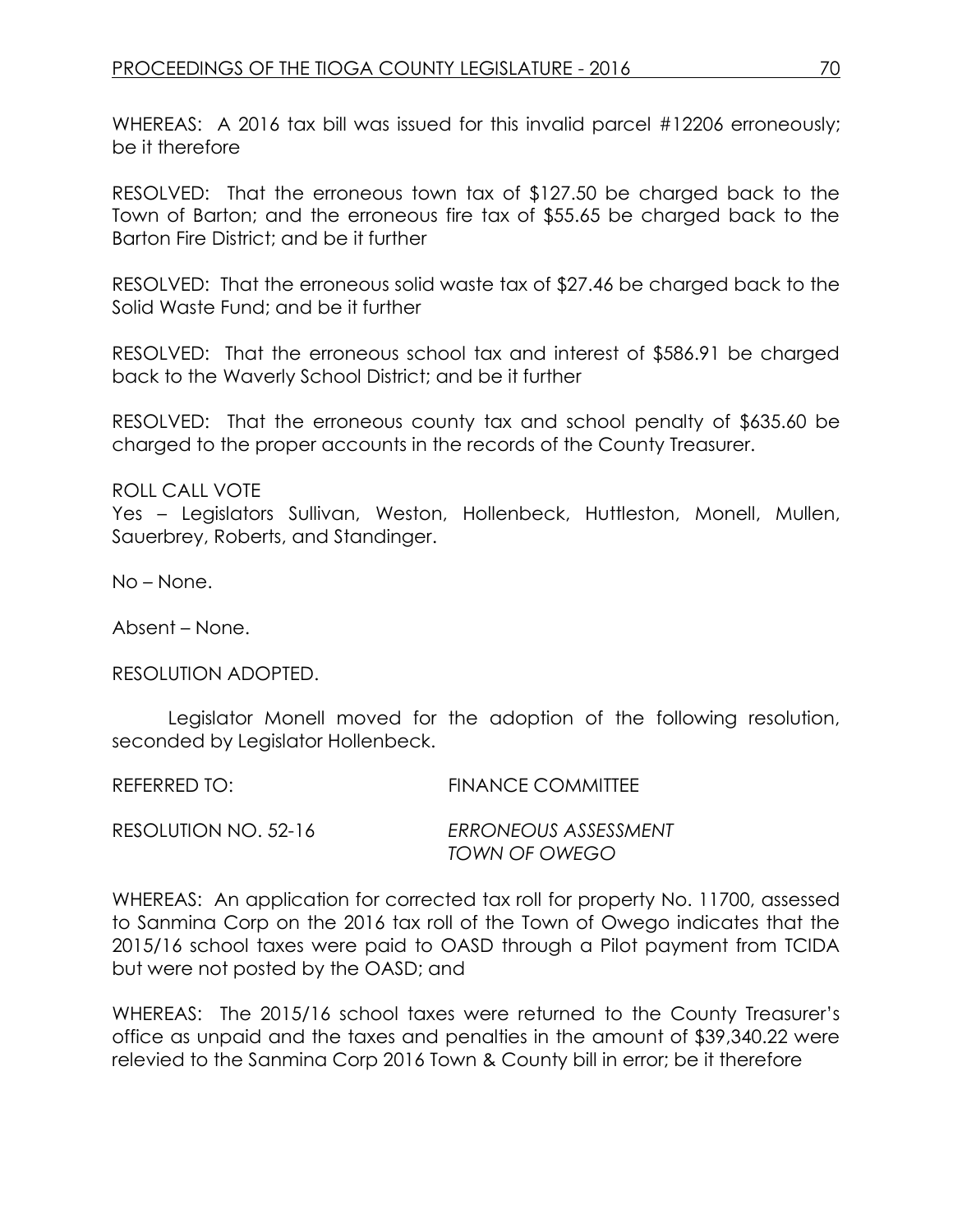RESOLVED: That a new 2016 tax bill be issued by the Town of Owego Tax Collector to Sanmina Corp for property no. 11700 as follows:

|                    | Bill Property #11700 | NEW Bill Property #11700 |
|--------------------|----------------------|--------------------------|
| County             | 15,014.35            | 15,014.35                |
| Recycle            | 693.58               | 693.58                   |
| Townwide           | 1,424.88             | 1,424.88                 |
| Part Town          | 3,832.47             | 3,832.47                 |
| <b>OASD School</b> | 39,340.22            |                          |
| Owego Fire         | 2,940.80             | 2,940.80                 |
|                    | \$63,246.30          | \$23,906.08              |

#### And be it further

RESOLVED: That the erroneous school tax and interest of \$36,766.56 be charged back to the Owego Apalachin School District; and be it further

RESOLVED: That the erroneous county penalty of \$2,573.66 be charged to the proper accounts in the records of the County Treasurer.

#### ROLL CALL VOTE

Yes – Legislators Sullivan, Weston, Hollenbeck, Huttleston, Monell, Mullen, Sauerbrey, Roberts, and Standinger.

No – None.

Absent – None.

RESOLUTION ADOPTED.

Legislator Huttleston moved for the adoption of the following resolution, seconded by Legislator Standinger.

REFERRED TO: COUNTY CLERK COMMITEE

RESOLUTION NO. 53-16 *AUTHORIZE INCREASE IN ADMINISTERING MORTGAGE TAX BY THE TIOGA COUNTY CLERK AS APPROVED BY NEW YORK STATE DEPARTMENT OF TAXATION AND FINANCE*

WHEREAS: Section 262 (Article 11) of the New York State tax law mandates that recording officers are entitled to receive for the county all necessary expenses for the purpose of administration of the mortgage tax in their office and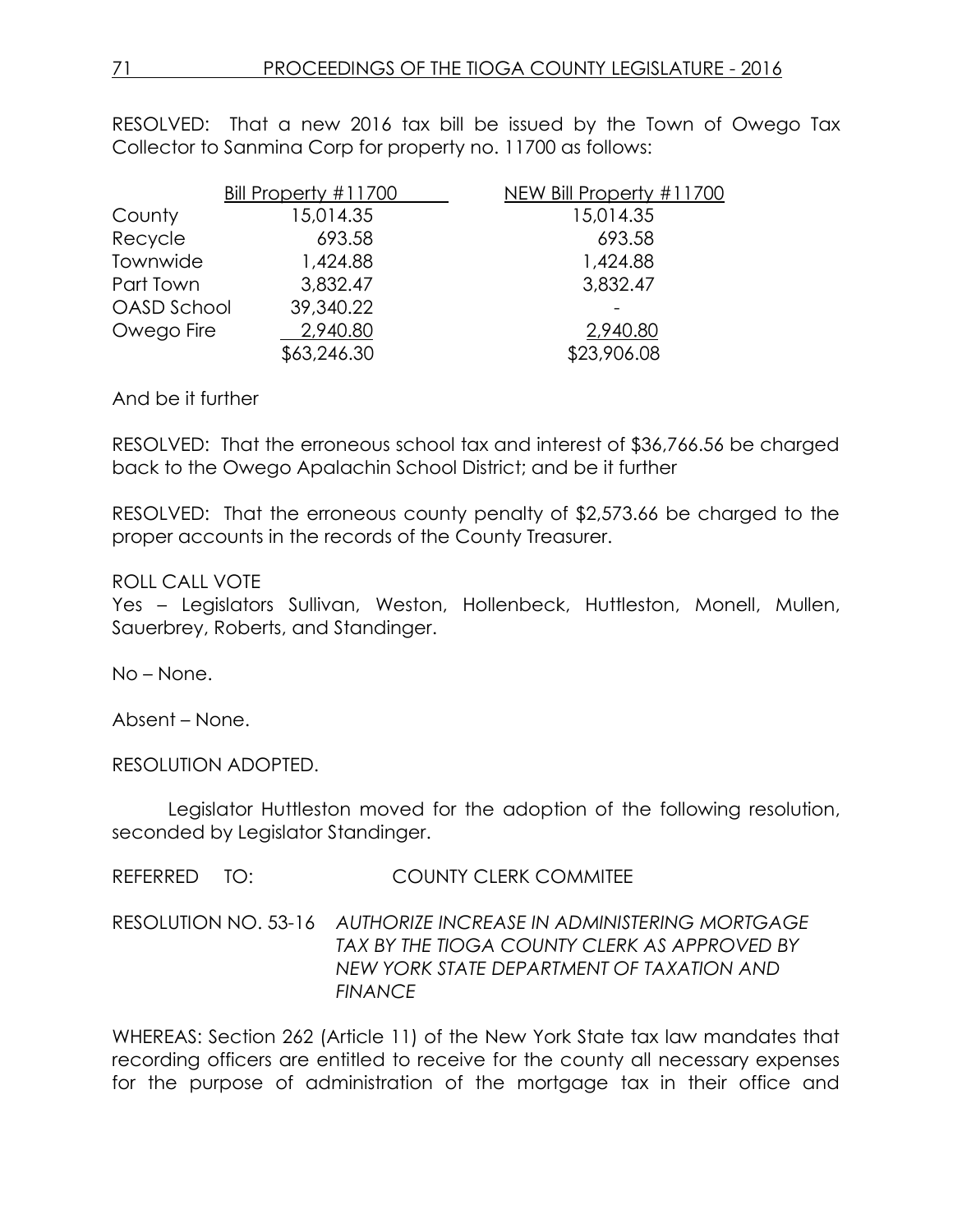approved allowance by the New York State Department of Taxation and Finance; and

WHEREAS: The Tioga County Clerk has requested proper compensation that are reasonable and necessary allowances to cover county expenditures for collection, disbursements of the mortgage tax; and

WHEREAS: The Tioga County Clerk's office has submitted to the New York State Department of Taxation and Finance a mortgage expense request of \$114,882.00 per year; and

WHEREAS: The Tioga County Clerk has been authorized by New York State Department of Taxation and Finance to increase the mortgage expense to be \$114,882.00 for the period of April 2016 – April 2017; be it therefore

RESOLVED: That the County Clerk be authorized to collect or withhold from its disbursements in twelve (12) equal monthly installments of \$9,573.50 at a total annum amount of \$114,882.00.

ROLL CALL VOTE Yes – Legislators Sullivan, Weston, Hollenbeck, Huttleston, Monell, Mullen, Sauerbrey, Roberts, and Standinger.

No – None.

Absent – None.

RESOLUTION ADOPTED.

Legislator Weston moved for the adoption of the following resolution, seconded by Legislator Monell.

REFERRED TO: ED&P COMMITTEE FINANCE COMMITTEE

RESOLUTION NO. 54–16 *AUTHORIZE TRANSFER OF FUNDS FOR PURCHASE OF CHAIRS FOR THE ECONOMIC DEVELOPMENT & PLANNING CONFERENCE ROOM*

WHEREAS: The Economic Development & Planning Conference Room has no chairs for guest seating; and

WHEREAS: The Economic Development and Planning expense account does not have an existing account for the purchase of these chairs; and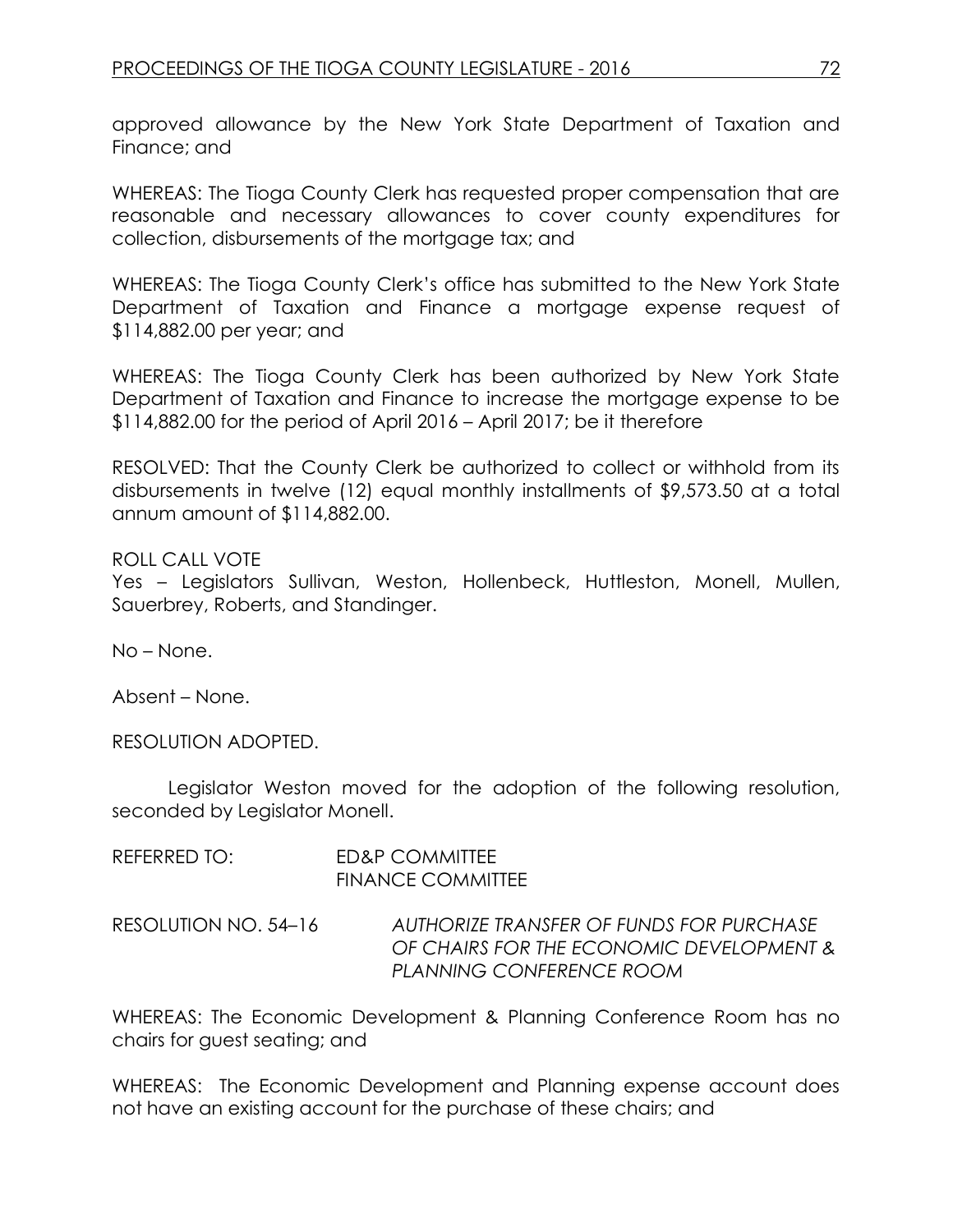RESOLVED: That the Director of Economic Development & Planning be authorized to purchase the guest chairs for the Economic Development and Planning Conference Room and that the following sums be transferred for this purchase:

From: ED&P Account A6422 - 540420 \$200.00

To: ED&P Account A6422 - 520070 \$200.00

ROLL CALL VOTE

Yes – Legislators Sullivan, Weston, Hollenbeck, Huttleston, Monell, Mullen, Sauerbrey, Roberts, and Standinger.

No – None.

Absent – None.

RESOLUTION ADOPTED.

Legislator Monell moved for the adoption of the following resolution, seconded by Legislator Hollenbeck.

REFERRED TO: FINANCE/LEGAL COMMITTEE

RESOLUTION NO. 55-16 *AUTHORIZE TRANSFER OF FUNDS FROM SOFTWARE RESERVE FOR SHERIFF'S OFFICE FOR CIVIL OFFICE SOFTCODE SOFTWARE*

WHEREAS: Tioga County established a Software Reserve fund; and

WHEREAS: Tioga County adopted the 2016 budget that included software needs for the Sheriff's Office for the Civil Office called softcode; and

WHEREAS: There are funds available for software; therefore be it

RESOLVED: That the Tioga County Legislature authorizes the Chief Accountant/Budget Officer to transfer funds in the amount of \$44,000 out of the Software Reserve Account H 387804 into the dedicated H3110-520620 Sheriff Software Expense to fund the purchase of softcode for the Sheriff's Civil Office.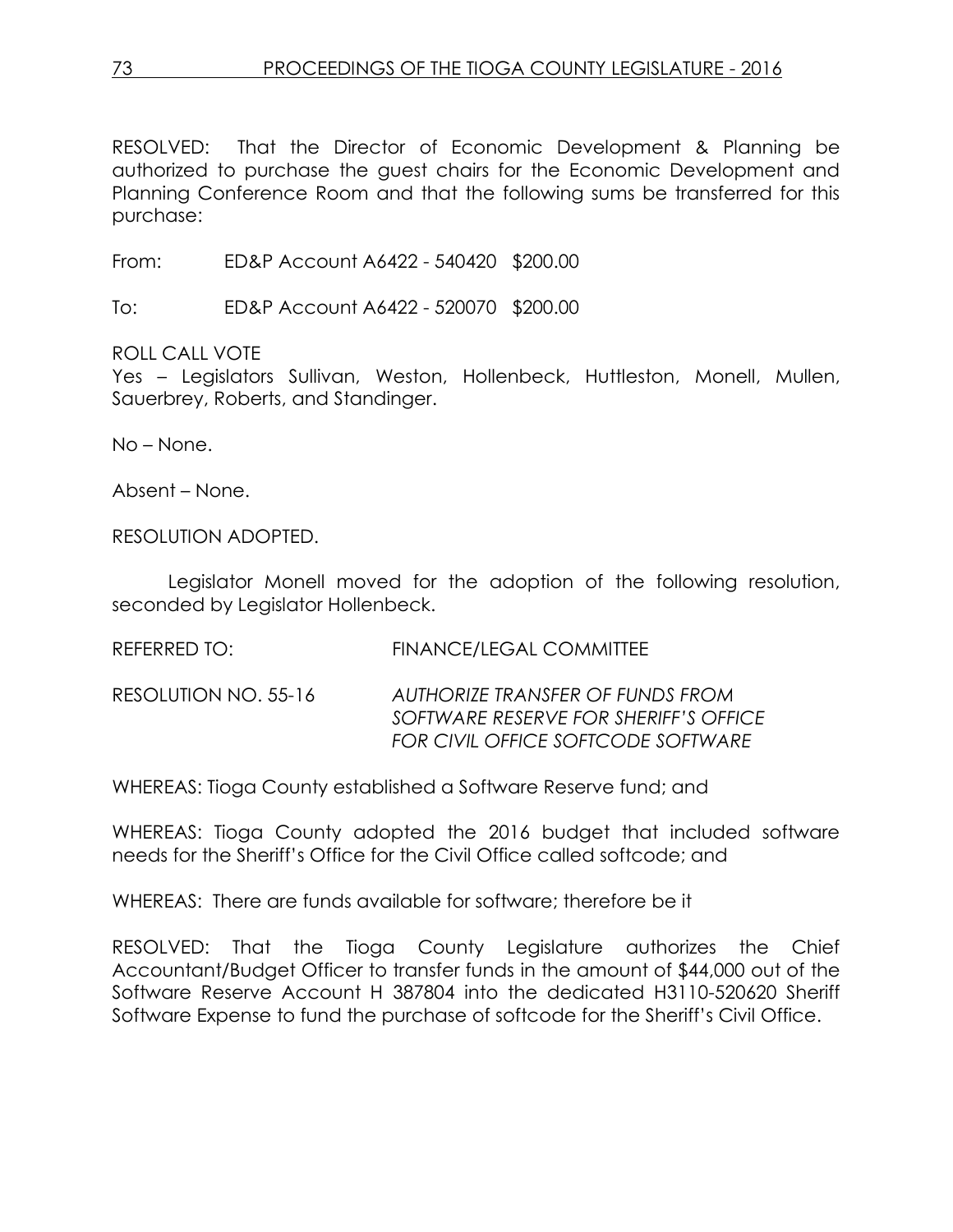Yes – Legislators Sullivan, Weston, Hollenbeck, Huttleston, Monell, Mullen, Sauerbrey, Roberts, and Standinger.

No – None.

Absent – None.

RESOLUTION ADOPTED.

Legislator Standinger moved for the adoption of the following resolution, seconded by Legislator Weston.

| REFERRED TO:         | <b>HEALTH &amp; HUMAN SERVICES COMMITTEE</b> |
|----------------------|----------------------------------------------|
| RESOLUTION NO. 56-16 | APPROPRIATION OF FUNDS                       |
|                      | MENTAL HYGIENE                               |

WHEREAS: Tioga County Mental Hygiene (TCMH) has been allocated additional pass through federal aid funding for the purpose of Alcohol and Substance Abuse Prevention; and

WHEREAS: TCMH has contracted with Tioga County Council on Alcoholism and Substance Abuse (TCCASA) to provide these services to Tioga County residents; and

WHEREAS: TCMH will incur no local share increase, yet this will require an appropriation of funds into the proper account codes; and

WHEREAS: The appropriation of funds requires Legislative approval; therefore be it

RESOLVED: That funding be appropriated as follows:

From: A4211 444860 Federal Aid Council on Alcoholism \$571.00

To: A4211 540590 Alcohol &Drug Services: Services Rendered \$571.00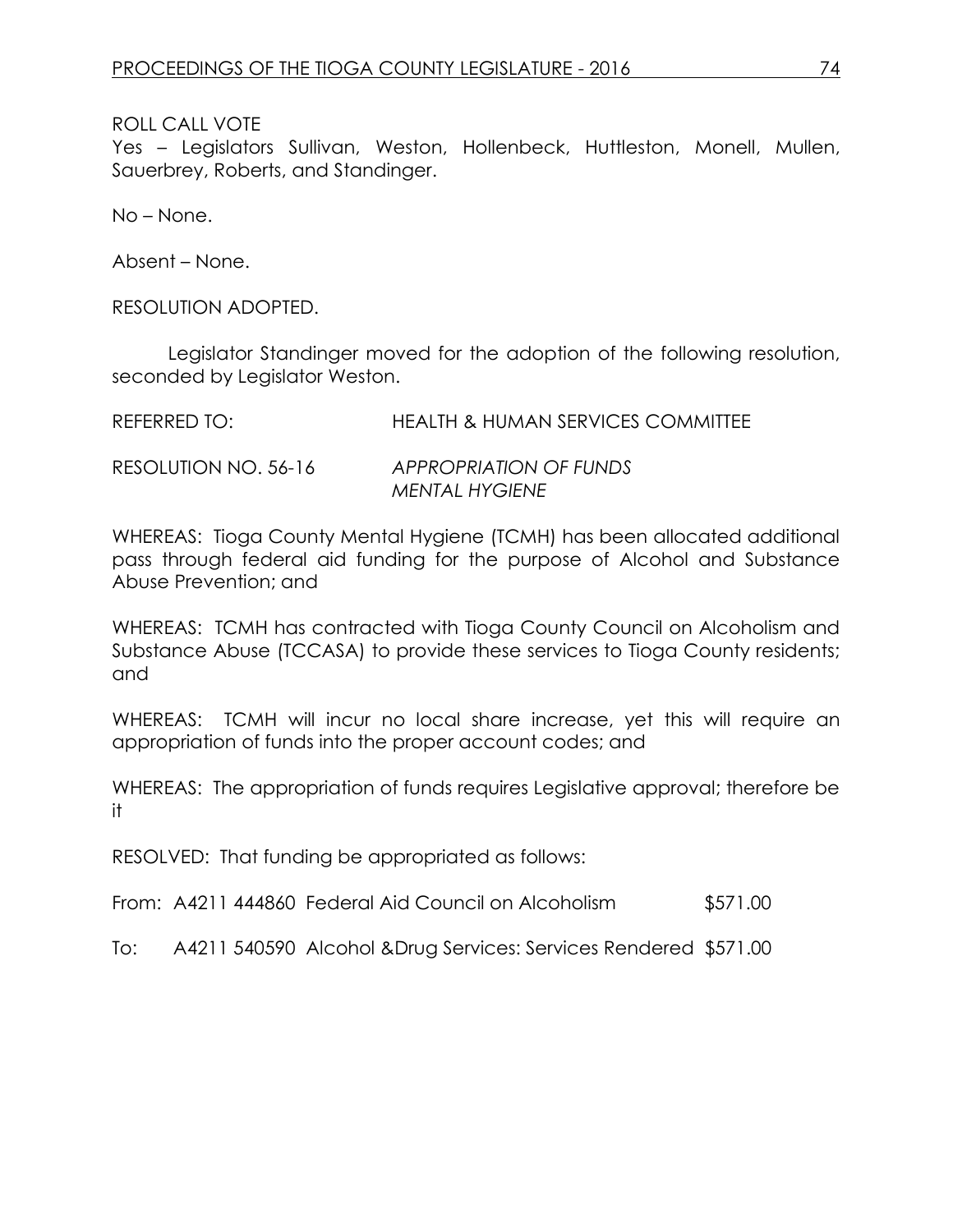Yes – Legislators Sullivan, Weston, Hollenbeck, Huttleston, Monell, Mullen, Sauerbrey, Roberts, and Standinger.

No – None.

Absent – None.

RESOLUTION ADOPTED.

Legislator Mullen moved for the adoption of the following resolution, seconded by Legislator Monell.

| REFERRED TO: I       | <b>PUBLIC SAFETY COMMITTEE</b><br>FINANCE COMMITTEE      |
|----------------------|----------------------------------------------------------|
| RESOLUTION NO. 57-16 | <b>MODIFY 2016 BUDGET</b><br><b>EMERGENCY MANAGEMENT</b> |

WHEREAS: The Emergency Management Office has budgeted \$10,000 for Hyper-Reach, the County's emergency notification system; and

WHEREAS: This money was erroneously budgeted under an inactive Homeland Security grant account A3357.540140; and

WHEREAS: In order to process this bill for payment, it is necessary to transfer the \$10,000 to an active account A3640.540660; therefore be it

RESOLVED: That the 2016 Emergency Management budget be modified as follows:

## **Transfer \$10,000**

|     | <b>FROM:</b> A3357.540140 Homeland Security 2012 | \$10,000 |
|-----|--------------------------------------------------|----------|
| TO: | A3640.540660 EMO Telephone                       | \$10,000 |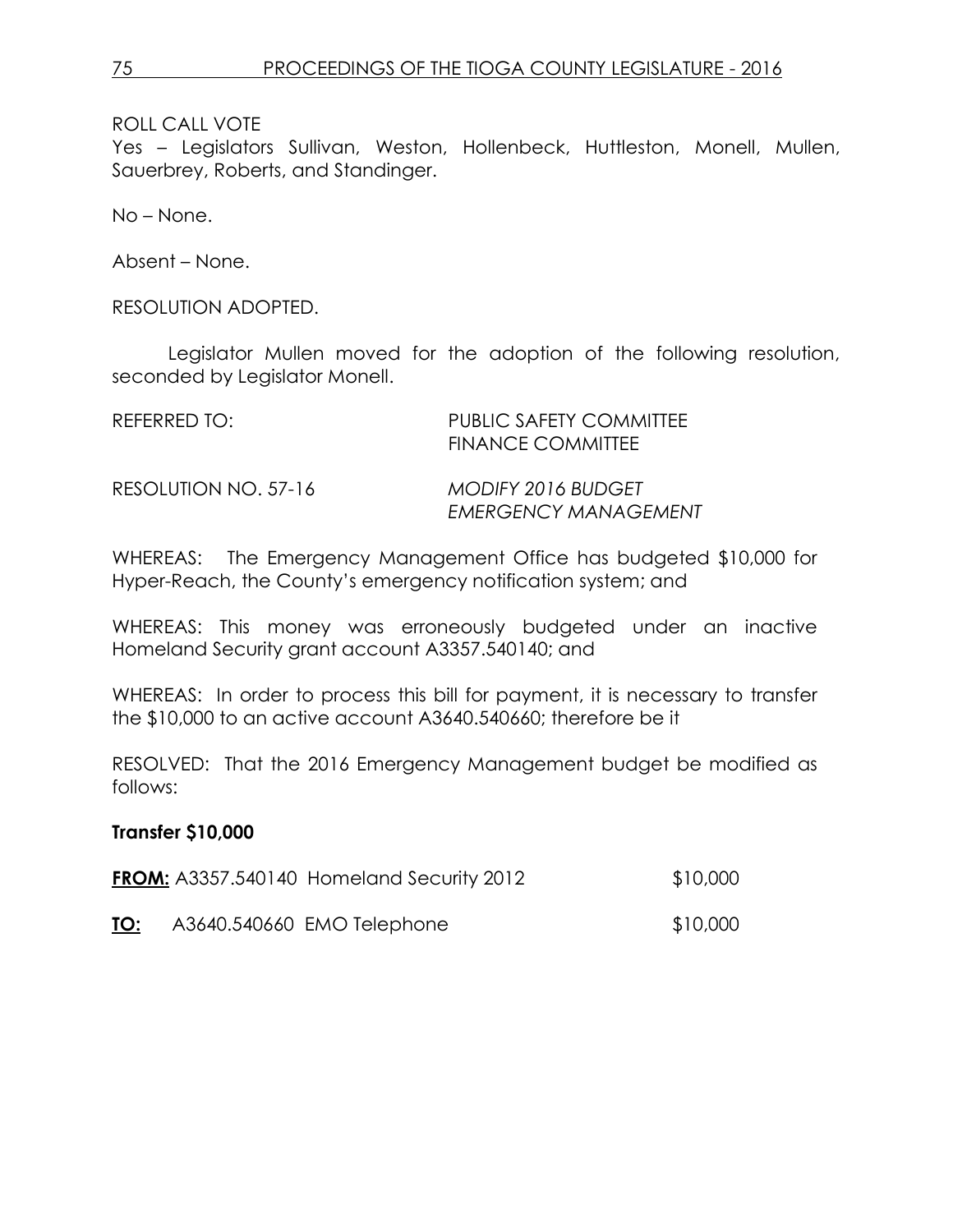Yes – Legislators Sullivan, Weston, Hollenbeck, Huttleston, Monell, Mullen, Sauerbrey, Roberts, and Standinger.

No – None.

Absent – None.

RESOLUTION ADOPTED.

Legislator Mullen moved for the adoption of the following resolution, seconded by Legislator Hollenbeck.

REFERRED TO: PUBLIC SAFETY COMMITTEE

RESOLUTION NO. 58-16 *HOME RULE REQUEST IN SUPPORT OF S6664/ A7897A: AN ACT TO AMEND CHAPTER 412 OF THE LAWS OF 1990 RELATING TO AUTHORIZING THE COMMISSIONER OF ENVIRONMENTAL CONSERVATION TO LEASE A PORTION OF STATE LAND TO PUBLIC TELEVISION STATION WSKG, IN RELATION TO LEASING SUCH LAND, TOWER AND ASSOCIATED UTILITY LINES TO THE TIOGA COUNTY BUREAU OF FIRE, THE NORTHERN TIOGA EMERGENCY MEDICAL SERVICES, THE NEWARK VALLEY CENTRAL SCHOOL DISTRICT, THE BERKSHIRE FIRE DEPARTMENT AND THE TOWN OF BERKSHIRE HIGHWAY DEPARTMENT*

WHEREAS: Section 1 amends Chapter 412 of the laws of 1990 relating to authorizing the Commissioner of Environmental Conservation to lease a portion of state land to public television station WSKG, in relation to leasing such land, tower and associated utility lines to the Tioga County Bureau of Fire, the Northern Tioga Emergency Medical Services, the Newark Valley Central School District, the Berkshire Fire Department, and the Town of Berkshire Highway Department. The lease of such land and television translator system shall be made upon such terms and conditions as the commission determines, provided the lease does not exceed twenty years; and

WHEREAS: The radio tower site was leased from 2004-2014 by the Berkshire Emergency Squad from the Commissioner of Environmental Conservation and is the primary radio tower for Newark Valley Central School, the Northern Tioga EMS and the Berkshire Fire and Highway Department. The Tioga County Bureau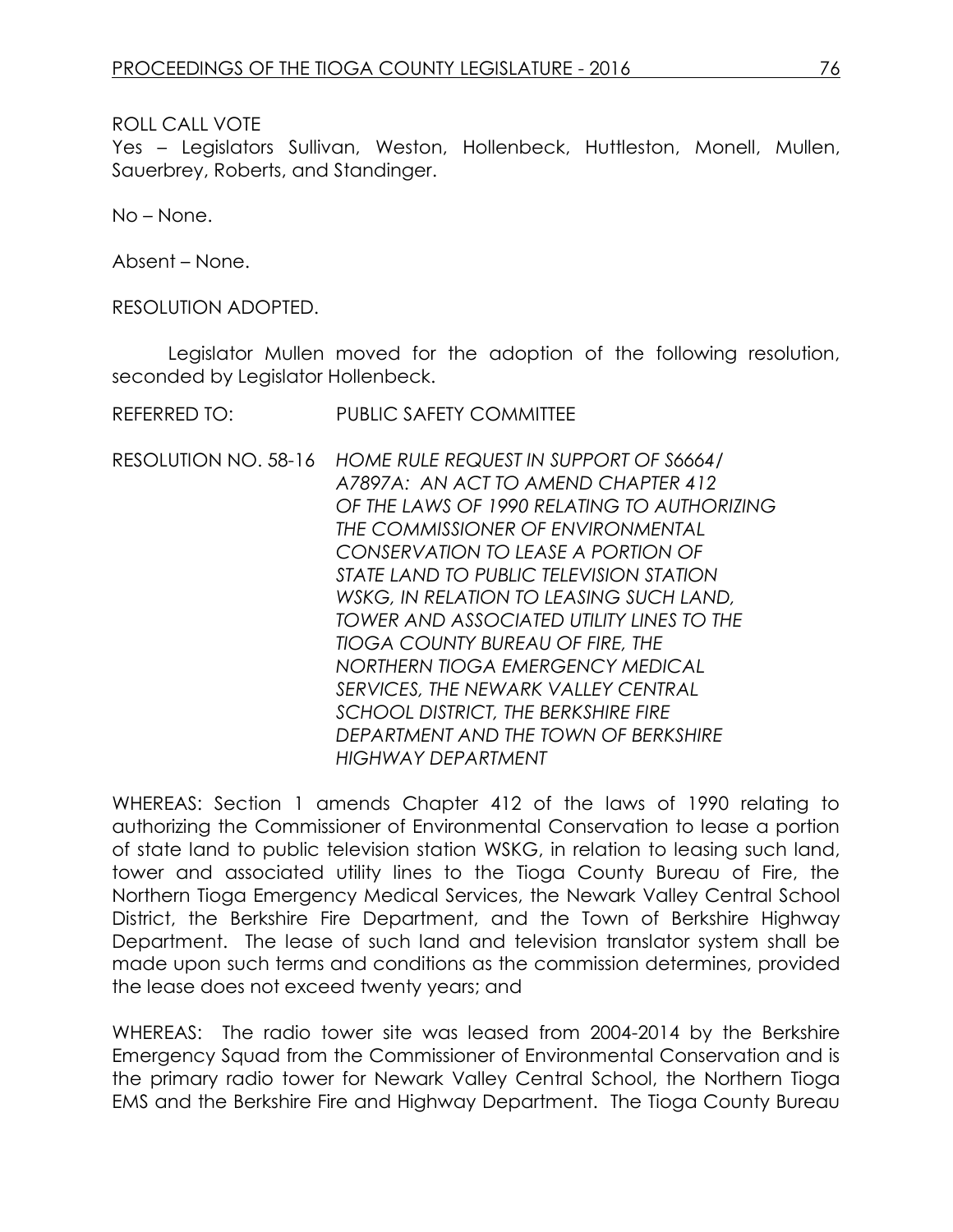of Fire will be a new lease holder and will integrate the county's fire and EMS services through the radio tower. Northern Tioga Emergency Medical Services, the Newark Valley Central School District, the Berkshire Fire Department and the Town of Berkshire Highway Department will also continue to use the radio tower; and

WHEREAS: State Legislative authority is needed to authorize the Commissioner of Environmental Conservation to lease state land, associated utility lines and television translator system to the Tioga County Bureau of Fire and other occupants; now therefore be it

RESOLVED: That the Tioga County Legislature hereby requests the enactment of Senate bill number S6664 and Assembly bill number A7897A entitled "An Act to Amend Chapter 412 of the laws of 1990 relating to authorizing the Commissioner of Environmental Conservation to lease a portion of state land to public television station WSKG, in relation to leasing such land, tower and associated utility lines to the Tioga County Bureau of Fire, the Northern Tioga Emergency Medical Services, the Newark Valley Central School District, the Berkshire Fire Department, and the Town of Berkshire Highway Department".

## ROLL CALL VOTE

Yes – Legislators Sullivan, Weston, Hollenbeck, Huttleston, Monell, Mullen, Sauerbrey, Roberts, and Standinger.

No – None.

Absent – None.

RESOLUTION ADOPTED.

Legislator Roberts moved for the adoption of the following resolution, seconded by Legislator Sullivan.

REFERRED TO: PUBLIC WORKS

RESOLUTION NO. 59-16 *AUTHORIZING THE IMPLEMENTATION AND FUNDING IN THE FIRST INSTANCE 100% OF THE FEDERAL-AID AND STATE "MARCHISELLI" PROGRAM-AID ELIGIBLE COSTS OF A TRANSPORTATION FEDERAL-AID PROJECT AND APPROPRIATING FUNDS THEREFORE*

WHEREAS: A project for the Tioga County Bridge Preventive Maintenance Program (FFY15), PIN 9753.97 (the "Project") is eligible for funding under Title 23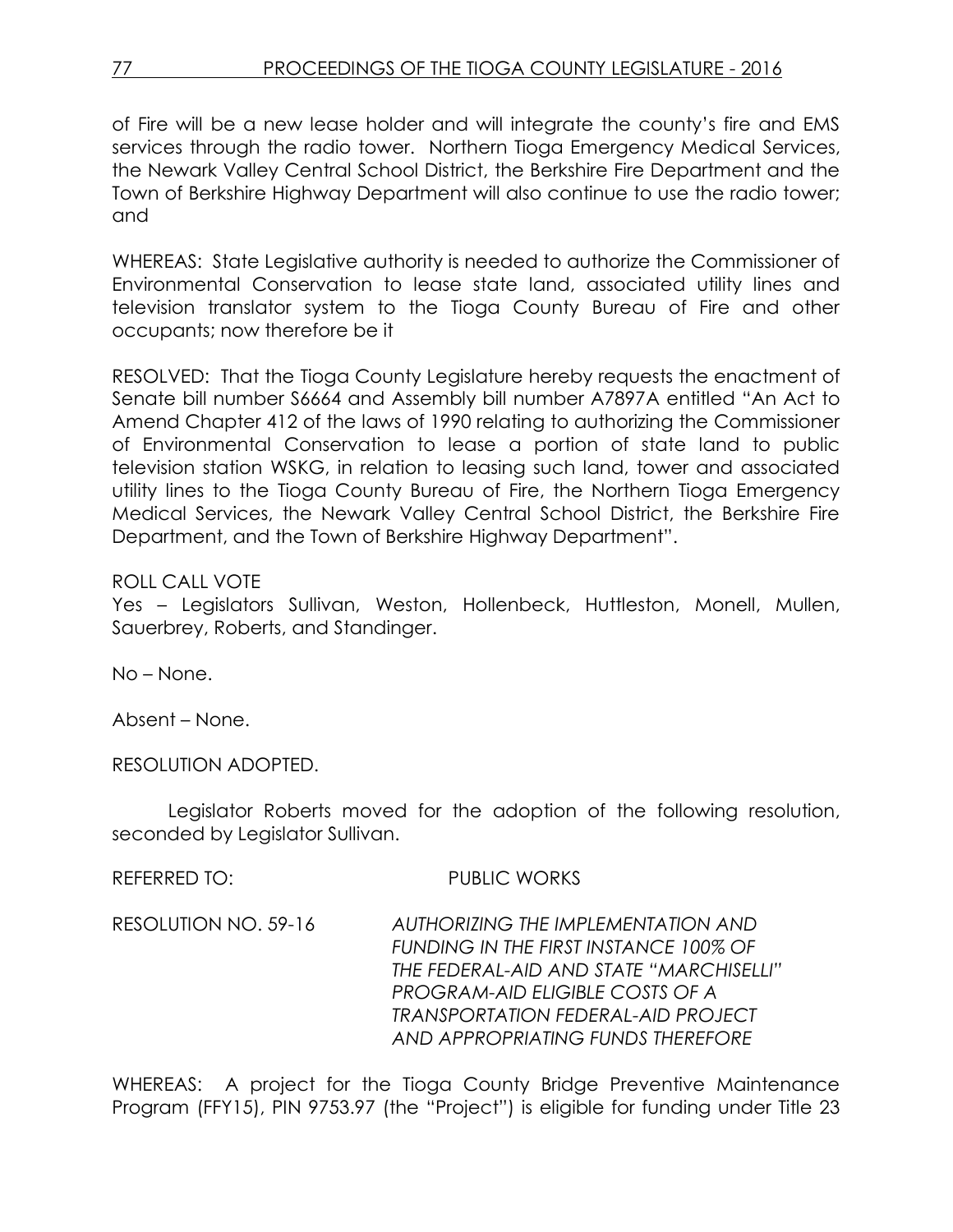U.S. Code, as amended, that calls for the apportionment of the costs of such program to be borne at the ratio of 80% Federal Funds and 20% non-Federal funds; and

WHEREAS: The County of Tioga desires to advance the Project by making a commitment of 100% of the Federal and non-Federal share of the costs of the Preliminary Engineering/Design and Construction and Construction Supervision and inspection work; therefore be it

RESOLVED: That the Tioga County Legislature hereby approves the abovesubject project; and be it further

RESOLVED: That the Tioga County Legislature hereby authorizes the County of Tioga to pay in first instance 100% of the Federal and non-Federal share of the cost of the Construction and Construction Supervision and Inspection work for the Project or portions thereof; and be it further

RESOLVED: That the sum of \$200,000 is hereby appropriated from D5110 (Org) 540050 (Object) and made available to cover the cost of participation in the above phase of the Project; and be it further

RESOLVED: That in the event the full Federal and non-Federal share costs of the project exceeds the amount appropriated above, the Tioga County Legislature shall convene as soon as possible to appropriate said excess amount immediately upon the notification by the New York State Department of Transportation thereof; and be it further

RESOLVED: That the Chair of the County of Tioga Legislature be and is hereby authorized to execute all necessary Agreements, certifications or reimbursement requests for Federal Aid and /or Marchiselli Aid on behalf of the County of Tioga with the New York State Department of Transportation in connection with the advancement of approval of the Project and providing for the administration of the Project and the municipality's first instance funding of project costs and permanent funding of the local share of Federal-aid and State-aid eligible Project costs and all Project costs within appropriations therefore that are not so eligible; and be it further

RESOLVED: That a certified copy of this resolution be filed with the New York State Commissioner of Transportation by attaching it to any necessary Agreement in connection with the Project; and be it further

RESOLVED: That this Resolution shall take effect immediately.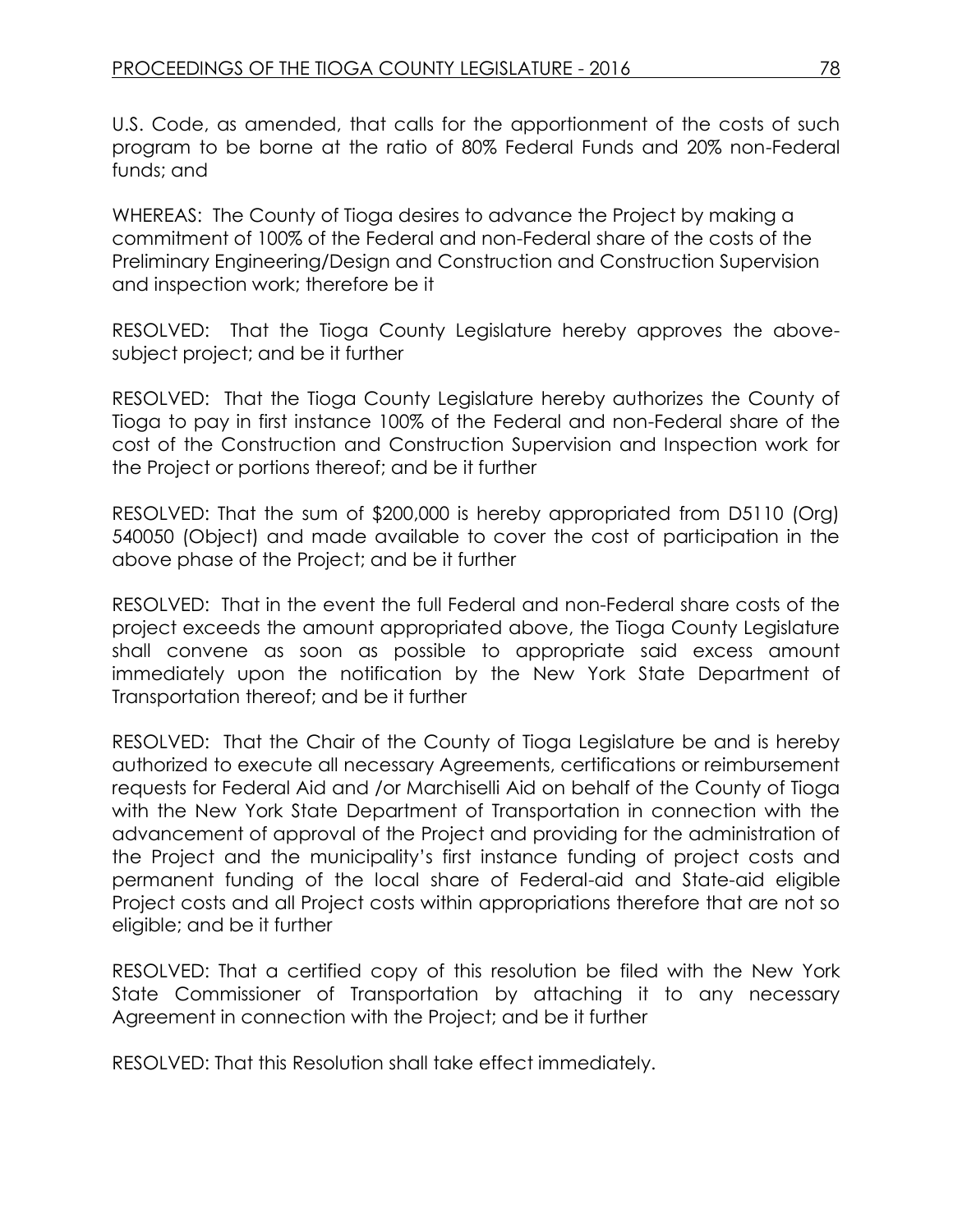Yes – Legislators Sullivan, Weston, Hollenbeck, Huttleston, Monell, Mullen, Sauerbrey, Roberts, and Standinger.

No – None.

Absent – None.

RESOLUTION ADOPTED.

Legislator Roberts moved for the adoption of the following resolution, seconded by Legislator Sullivan.

REFERRED TO: PUBLIC WORKS

RESOLUTION NO. 60-16 *AWARD DESIGN OF REPAIRS TO THE TIOGA COUNTY COURT ANNEX FLOORING*

WHEREAS: Delta Engineers was hired to perform a preliminary structural assessment of the first floor framing and the masonry facade of the Tioga County Court Annex located at 20 Court St, Owego, NY; and

WHEREAS: The study concluded that there are numerous critical issues including damaged floor joists, widespread dry rot and unsupported ends; and

WHEREAS: The Commissioner of Public Works sent out request for proposals to do design for repairs to the floor; and

WHEREAS: The proposals were received as follows:

| Delta Engineers, Endwell, NY     | \$59,900 |
|----------------------------------|----------|
| Barton & Loguidice, Syracuse, NY | \$10,000 |
| C&S Engineers, Syracuse, NY      | \$13,800 |

Therefore be it

RESOLVED: That the Tioga County Legislature approve design services for these repairs to the lowest bidder Barton & Loguidice, Syracuse, NY not to exceed \$10,000 to be paid out of A1620 (Org) 540140 (Object).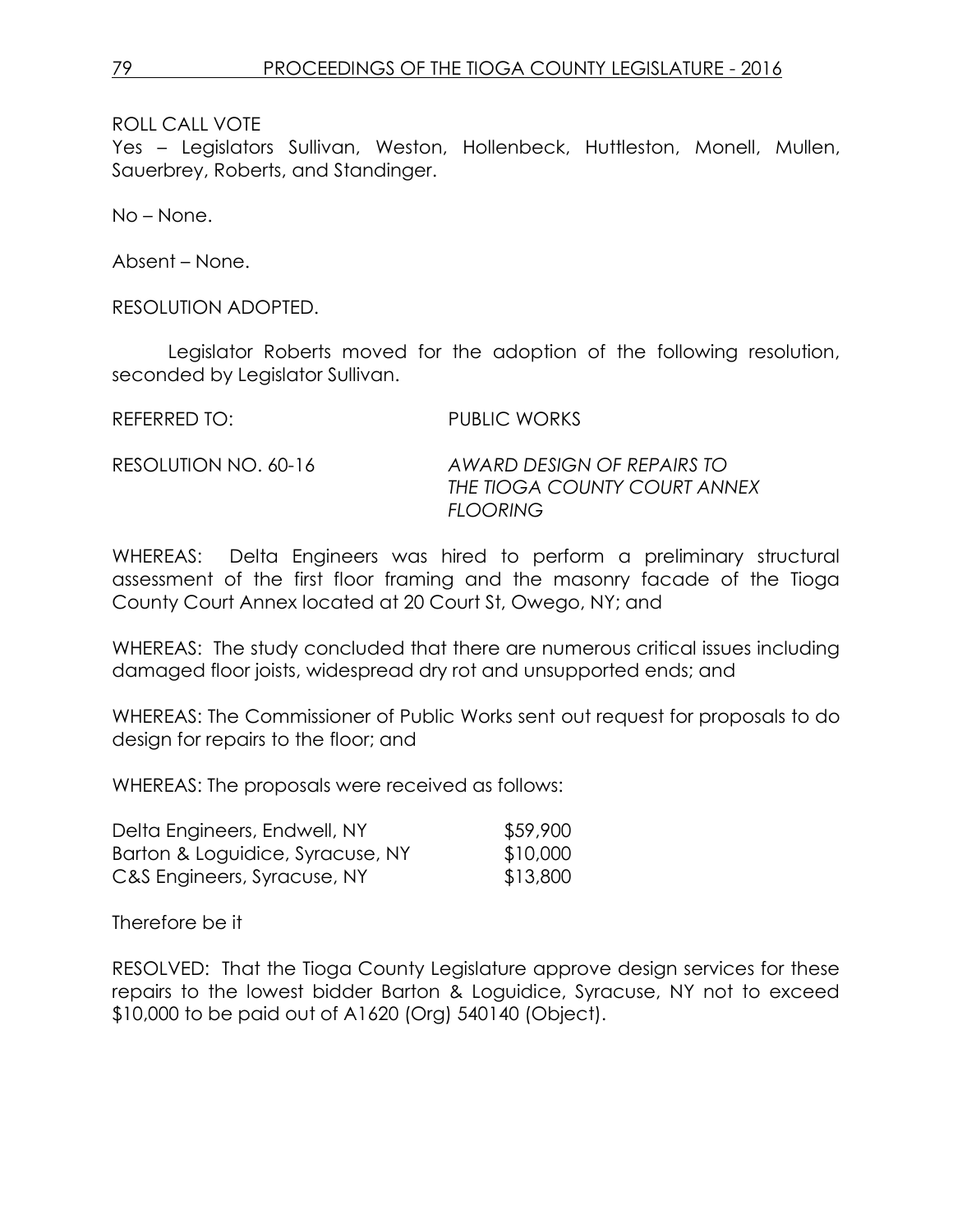Yes – Legislators Sullivan, Weston, Hollenbeck, Huttleston, Monell, Mullen, Sauerbrey, Roberts, and Standinger.

No – None.

Absent – None.

RESOLUTION ADOPTED.

Legislator Mullen moved for the adoption of the following resolution, seconded by Legislator Standinger.

REFERRED TO: PUBLIC SAFETY COMMITTEE RESOLUTION NO. 61-16 *AUTHORIZE THE SUBMISSION OF EMPG16 GRANT APPLICATION EMERGENCY MANAGEMENT*

WHEREAS: The Office of Homeland Security and Emergency Services will be issuing a grant to the Tioga County Office of Emergency Management in the amount of \$24,151. The grant will be used to offset operational costs; and

WHEREAS: The Tioga County Emergency Management Office has received funds through the Emergency Planning Grant (EMPG) for several years; and

WHEREAS: Tioga County protocol is to seek permission prior to submitting said application which is due by the end of March; therefore be it

RESOLVED: That the Tioga County Emergency Management Office be given permission to apply for this grant.

ROLL CALL VOTE

Yes – Legislators Sullivan, Weston, Hollenbeck, Huttleston, Monell, Mullen, Sauerbrey, Roberts, and Standinger.

No – None.

Absent – None.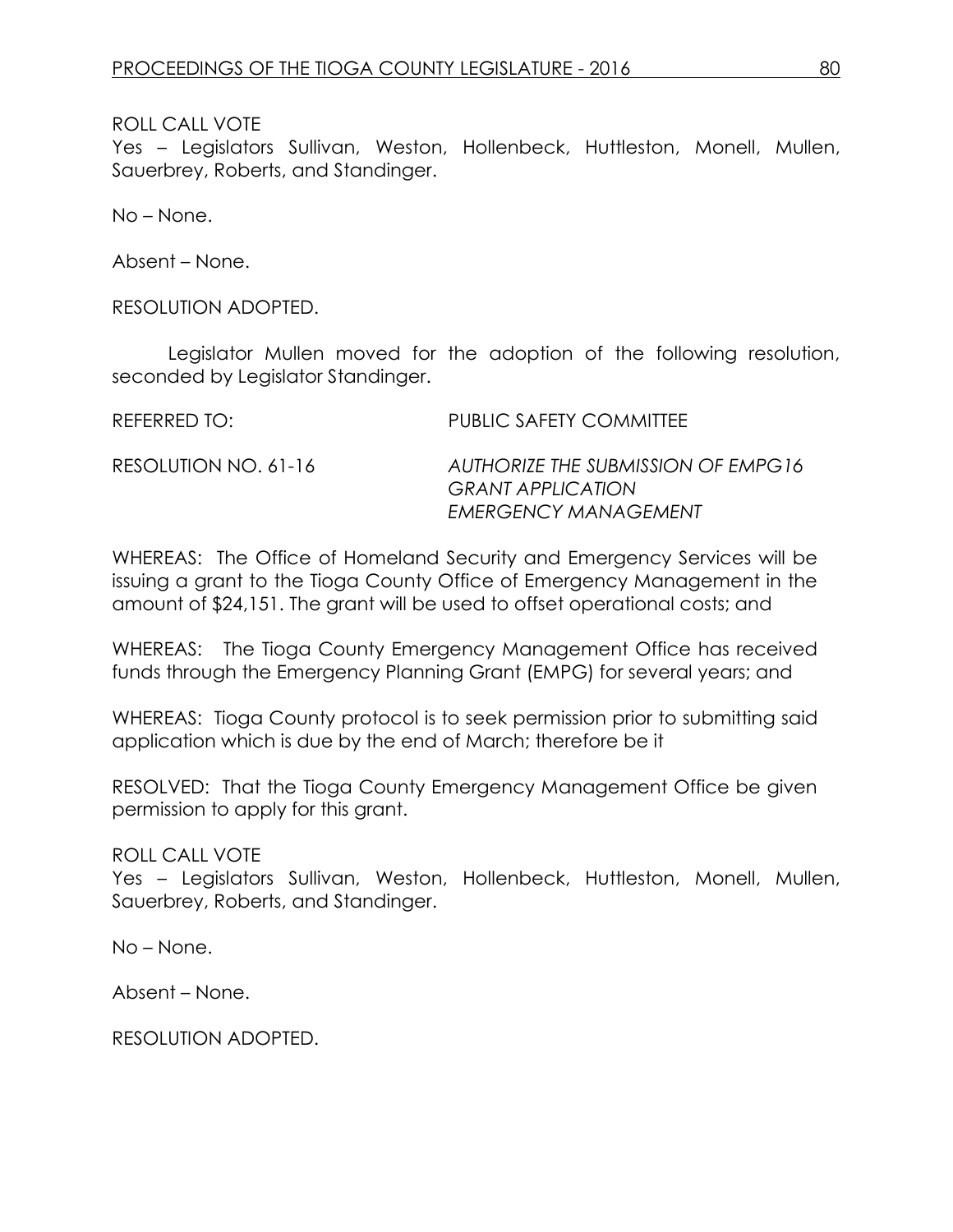Legislator Mullen moved for the adoption of the following resolution, seconded by Legislator Hollenbeck.

REFERRED TO: PUBLIC SAFETY COMMITTEE

RESOLUTION NO. 62-16 *AUTHORIZE THE SUBMISSION OF HOMELAND SECURITY GRANT APPLICATION (SHSP 16 and SLETPP 16) EMERGENCY MANAGEMENT SHERIFF'S OFFICE*

WHEREAS: The Office of Homeland Security has issued a grant of \$70,000 to Tioga County. The grant will be used for the County's "Dark Fiber" project. Once the grant is awarded, 75% (\$52,500) will be appropriated to Emergency Management (SHSP16); and 25% of the monies (\$17,500) will be appropriated to the Sheriff's Office (SLETPP16); and

WHEREAS: The Tioga County Emergency Management Office has to submit an application for this funding by March 29, 2016; and

WHEREAS: Tioga County protocol is to seek permission prior to submitting said application; therefore be it

RESOLVED: That the Tioga County Emergency Management Office be authorized to apply for this grant.

## ROLL CALL VOTE

Yes – Legislators Sullivan, Weston, Hollenbeck, Huttleston, Monell, Mullen, Sauerbrey, Roberts, and Standinger.

No – None.

Absent – None.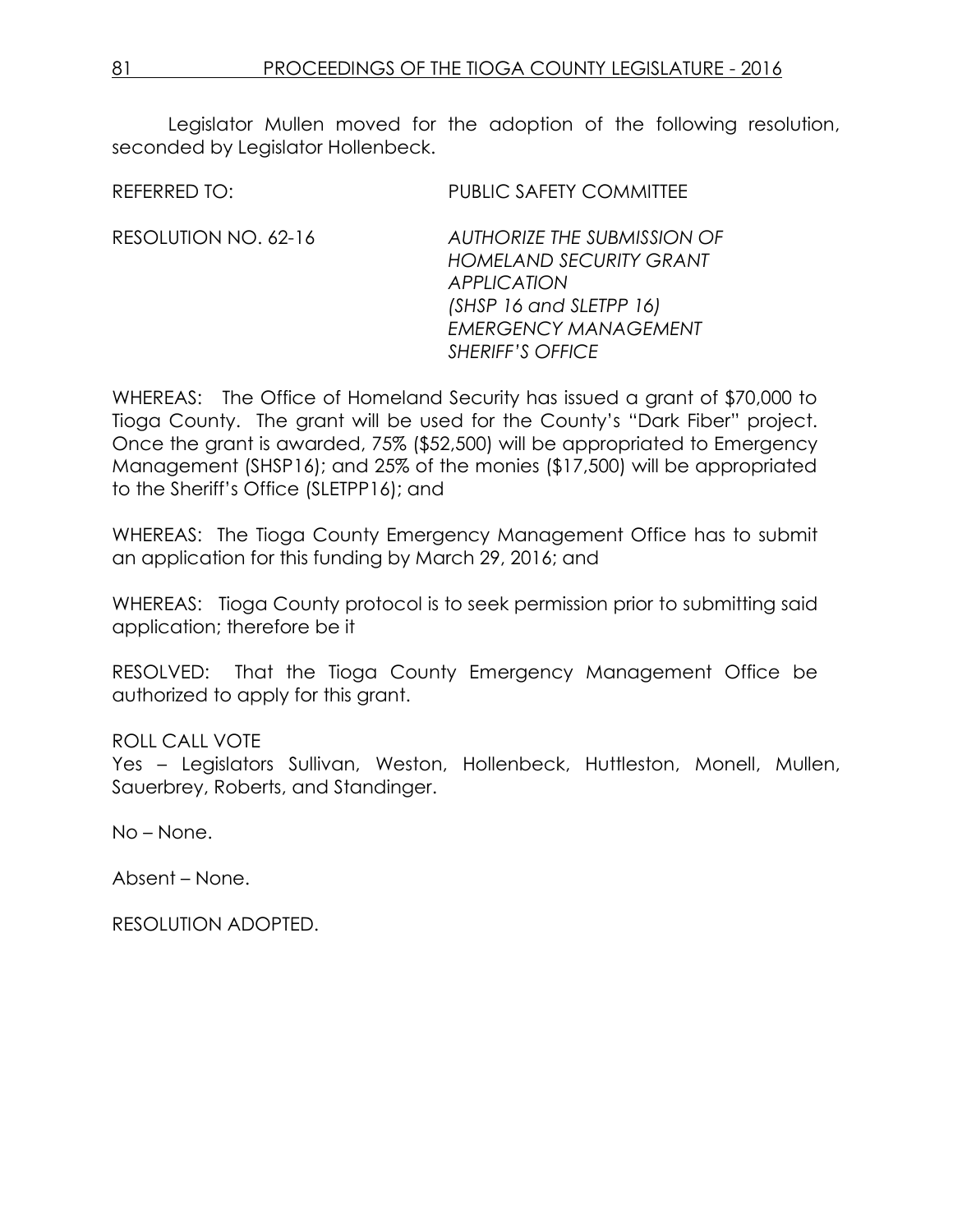Legislator Mullen moved for the adoption of the following resolution, seconded by Legislator Standinger.

REFERRED TO: PUBLIC SAFETY COMMITTEE

RESOLUTION NO. 63-16 *AUTHORIZE THE SUBMISSION OF HAZARDOUS MITIGATION PLANNING GRANT (HMPG16) APPLICATION EMERGENCY MANAGEMENT SOIL & WATER ECONOMIC DEVELOPMENT & PLANNING*

WHEREAS: Tioga County currently has an approved Federal Emergency Management Agency (FEMA) all hazards plan; and

WHEREAS: The current plan is scheduled to be updated and rewritten by December 2017; and

WHEREAS: The FEMA requirements have changed since the original plan was written; and

WHEREAS: FEMA has given the Department of State Homeland Security Emergency Services (DSHES) monies for local government to utilize for the purpose of writing mitigation plans; and

WHEREAS: Tioga County is eligible for these monies in the form of a 75% state funded; 25% locally funded grant (in-kind services); therefore be it

RESOLVED: That the Tioga County Emergency Management Office be authorized to apply for this grant.

## ROLL CALL VOTE

Yes – Legislators Sullivan, Weston, Hollenbeck, Huttleston, Monell, Mullen, Sauerbrey, Roberts, and Standinger.

No – None.

Absent – None.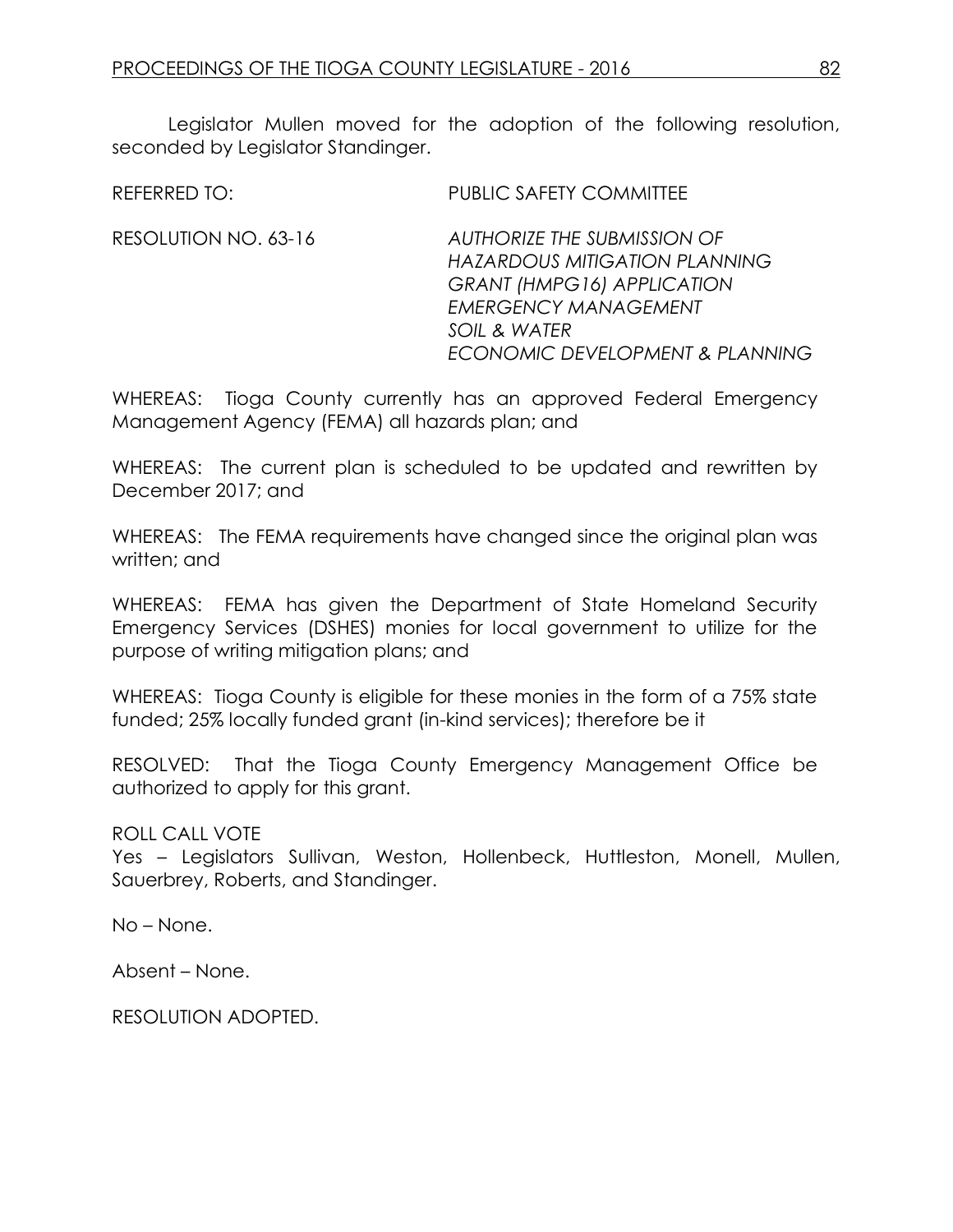Legislator Monell moved for the adoption of the following resolution, seconded by Legislator Sullivan.

REFERRED TO: LEGAL/FINANCE

RESOLUTION NO. 64-16 *AUTHORIZE EXECUTION OF MODIFIED 2015 COOPERATIVE AGREEMENT BETWEEN THE LAW DEPARTMENT AND DSS* 

WHEREAS: The 2015 Cooperative Agreement between the Law Department and DSS was submitted to the New York State Office of Temporary and Disability Assistance and the Office of Children and Family Services for approval; and

WHEREAS: The Office of Children and Family Services requested a change in the wording of the agreement; now therefore be it

RESOLVED: That the Legislature authorizes and directs the Chair to execute the modified 2015 Cooperative Agreement between the Law Department and DSS; and be it further

RESOLVED: That the modified 2015 Cooperative Agreement between the Law Department and DSS shall be submitted to the New York State Office of Temporary and Disability Assistance and the Office of Children and Family Services for approval.

## ROLL CALL VOTE

Yes – Legislators Sullivan, Weston, Hollenbeck, Huttleston, Monell, Mullen, Sauerbrey, Roberts, and Standinger.

No – None.

Absent – None.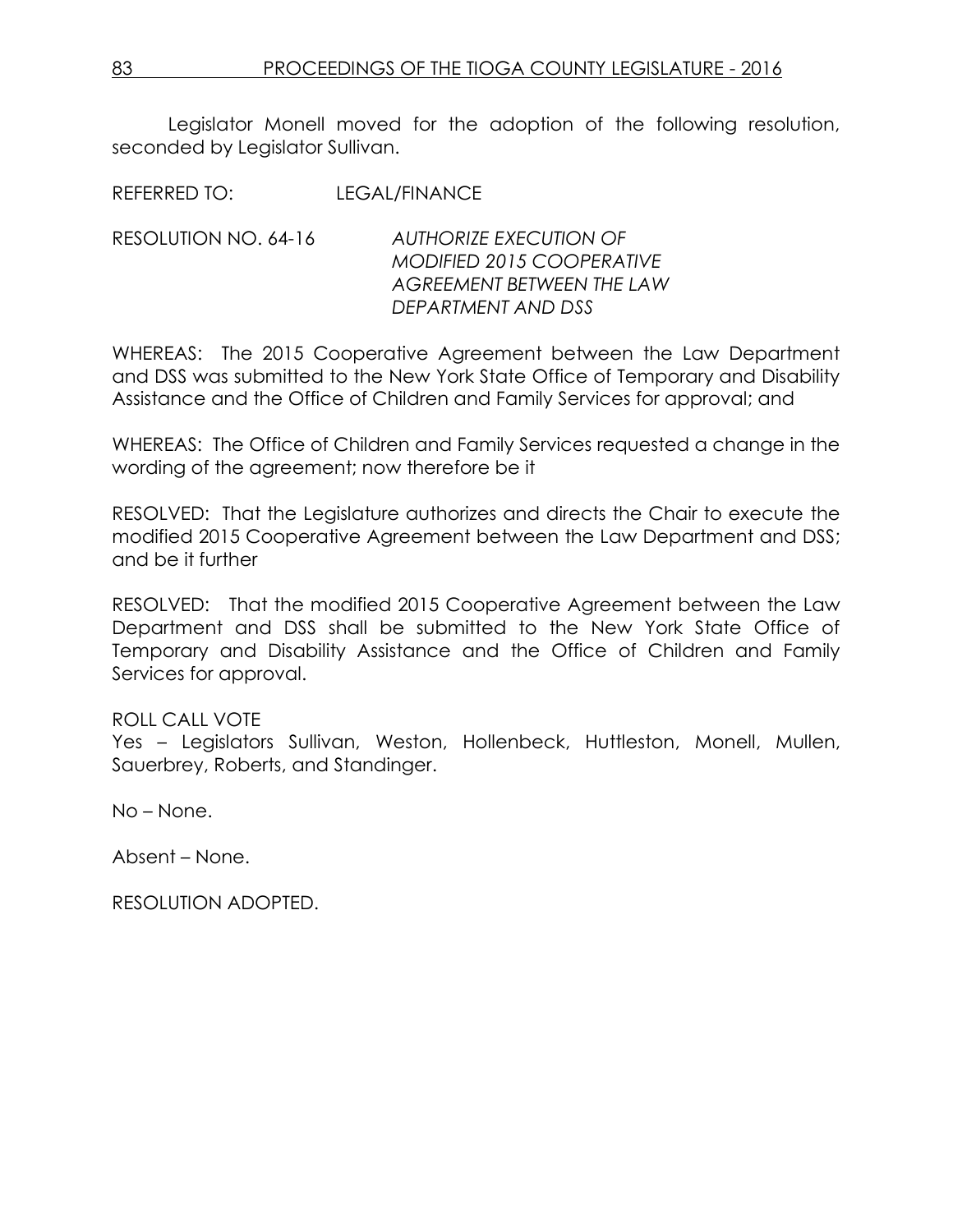Legislator Monell moved for the adoption of the following resolution, seconded by Legislator Sullivan.

REFERRED TO: LEGAL/FINANCE

RESOLUTION NO. 65-16 *AUTHORIZE EXECUTION OF* 

*COOPERATIVE AGREEMENTS BETWEEN THE LAW DEPARTMENT, ITCS, SHERIFF, PUBLIC HEALTH, DSS, AND MENTAL HYGIENE*

WHEREAS: Tioga County is implementing a Direct Charge Pilot Program that will maximize State reimbursement for legal and IT expenses while eliminating the administrative burden of charging all departments for those expenses; and

WHEREAS: The Law Department and ITCS will directly charge the Department of Social Services, Public Health and Mental Hygiene for its services and support pursuant to Cooperative Agreements; and

WHEREAS: The Sheriff's Department will directly charge the Department of Social Services for security services, escort, protection and transport services; therefore be it

RESOLVED: That the Legislature authorizes and directs the Chair to execute Cooperative Agreements between the Law Department and ITCS and DSS, Public Health and Mental Hygiene; and be it further

RESOLVED: That the Legislature authorizes and directs the Chair to execute a Cooperative Agreement between the Sheriff's Department and DSS; and be it further

RESOLVED: That the Cooperative Agreements between DSS and the Law Department, ITCS and Sheriff shall be submitted to the New York State Office of Temporary and Disability Assistance and the Office of Children and Family Services for approval.

## ROLL CALL VOTE

Yes – Legislators Sullivan, Weston, Hollenbeck, Huttleston, Monell, Mullen, Sauerbrey, Roberts, and Standinger.

No – None.

Absent – None.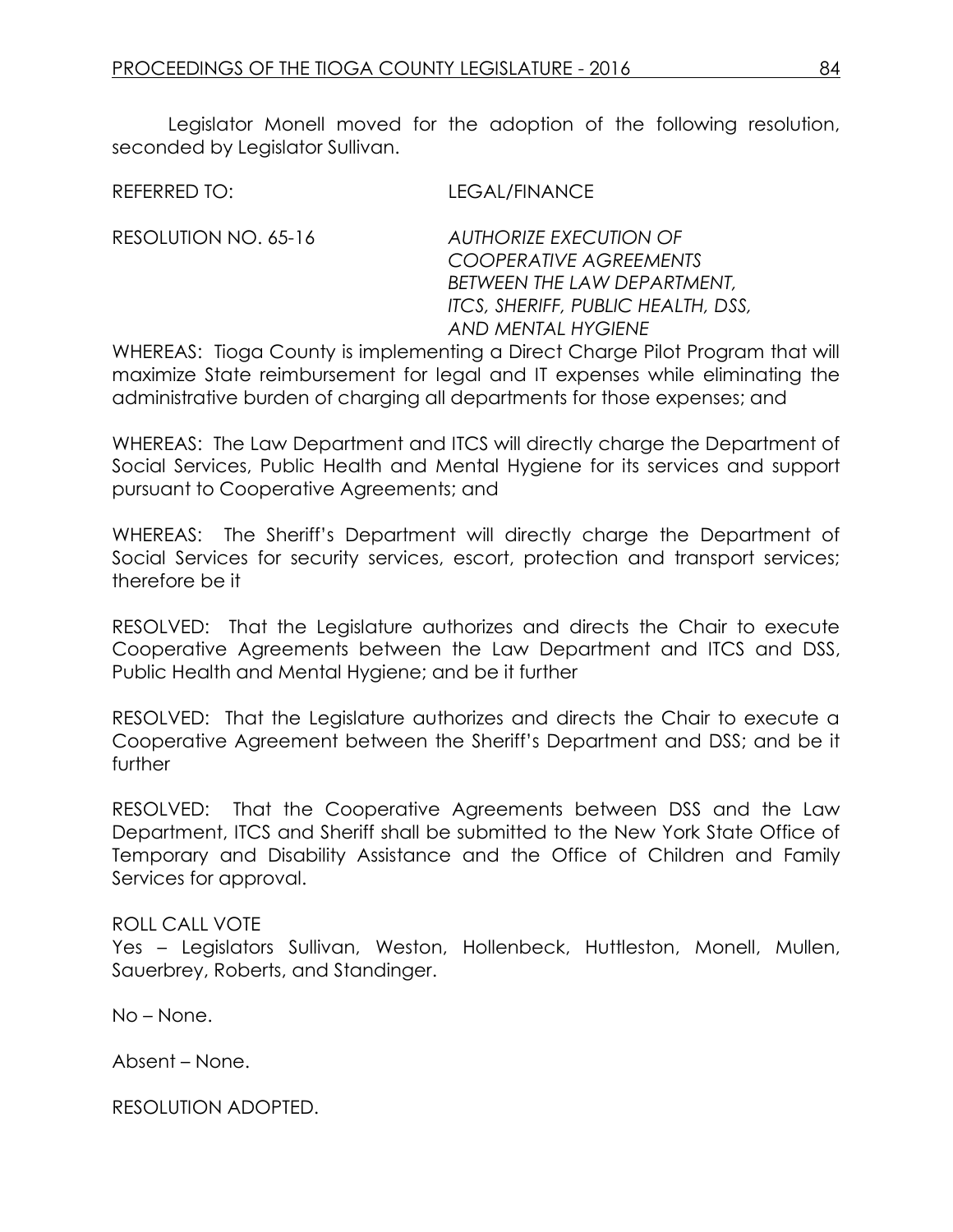Legislator Sullivan moved for the adoption of the following resolution, seconded by Legislator Weston.

| REFERRED TO: | <b>INFORMATION TECHNOLOGY</b> |
|--------------|-------------------------------|
|              |                               |

RESOLUTION NO. 66–16 *AUTHORIZE CONTRACT FOR NEW INTERNET AND PHONE SERVICE*

WHEREAS: Tioga County routinely engages in multi-year contracts in order to achieve savings on telephone and Internet services; and

WHEREAS: The current contract for Internet and phone services ends in March 2016; and

WHEREAS: The Information Technology department has evaluated options from multiple vendors; and

WHEREAS: Time Warner Cable has submitted a proposal that reduces costs by approximately 33% from the current contract (\$3,200 to \$2,100 per month); and

WHEREAS: The Information Technology Department has recommended the County sign this contract; therefore be it

RESOLVED: That the Tioga County Legislature authorizes the Chair of the Legislature to sign the associated contracts for this service after review by the County Attorney.

## ROLL CALL VOTE

Yes – Legislators Sullivan, Weston, Hollenbeck, Huttleston, Monell, Mullen, Sauerbrey, Roberts, and Standinger.

No – None.

Absent – None.

RESOLUTION ADOPTED.

Legislator Sullivan moved for the adoption of the following resolution, seconded by Legislator Monell.

| REFERRED TO:         | LEGISLATIVE WORKSESSION |
|----------------------|-------------------------|
| RESOLUTION NO. 67-16 | <b>REAPPOINT MEMBER</b> |
|                      | <b>BOARD OF ETHICS</b>  |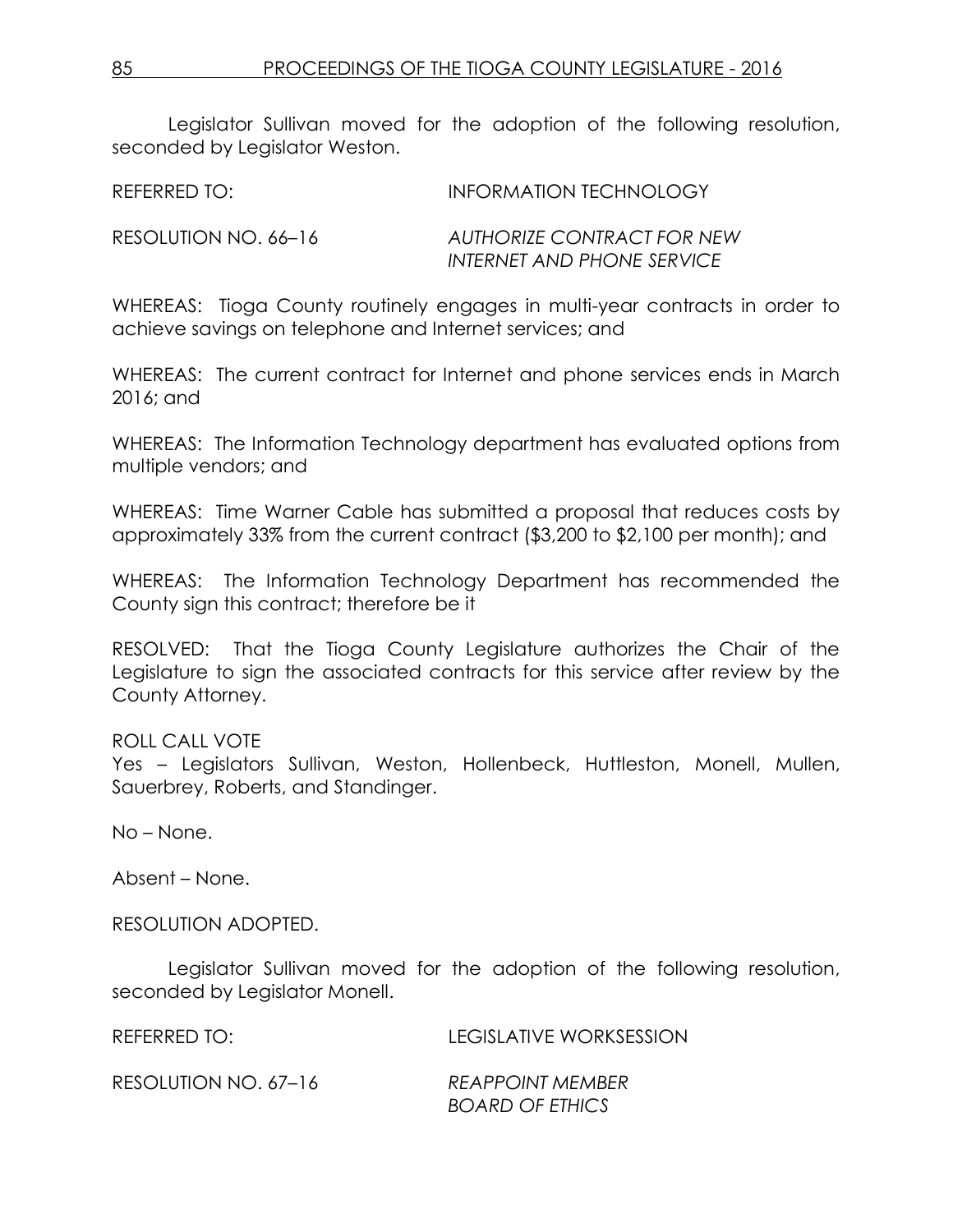WHEREAS: Gwen Kania's appointment on the Board of Ethics is due to expire March 31, 2016; and

WHEREAS: Gwen Kania has agreed to serve another term on the Board of Ethics; therefore be it

RESOLVED: That Gwen Kania, Chair nomination, is hereby appointed to the Board of Ethics for a term of April 1, 2016 through March 31, 2019.

ROLL CALL VOTE

Yes – Legislators Sullivan, Weston, Hollenbeck, Huttleston, Monell, Mullen, Sauerbrey, Roberts, and Standinger.

No – None.

Absent – None.

RESOLUTION ADOPTED.

Legislator Mullen moved for the adoption of the following resolution, seconded by Legislator Monell.

REFERRED TO: PUBLIC SAFETY COMMITTEE

RESOLUTION NO. 68-16 *APPOINT MEMBERS ALTERNATIVES TO INCARCERATION ADVISORY BOARD*

RESOLVED: That the following members be appointed to the Alternatives to Incarceration Advisory Board for the following terms:

|                                                      | TFRM               |
|------------------------------------------------------|--------------------|
| Ex-Offender                                          | $4/1/16 - 3/31/17$ |
| Crime Victim                                         | $4/1/16 - 3/31/17$ |
| State Certified Provider of Alcohol and/or Substance |                    |
| Abuse Treatment                                      | $4/1/16 - 3/31/17$ |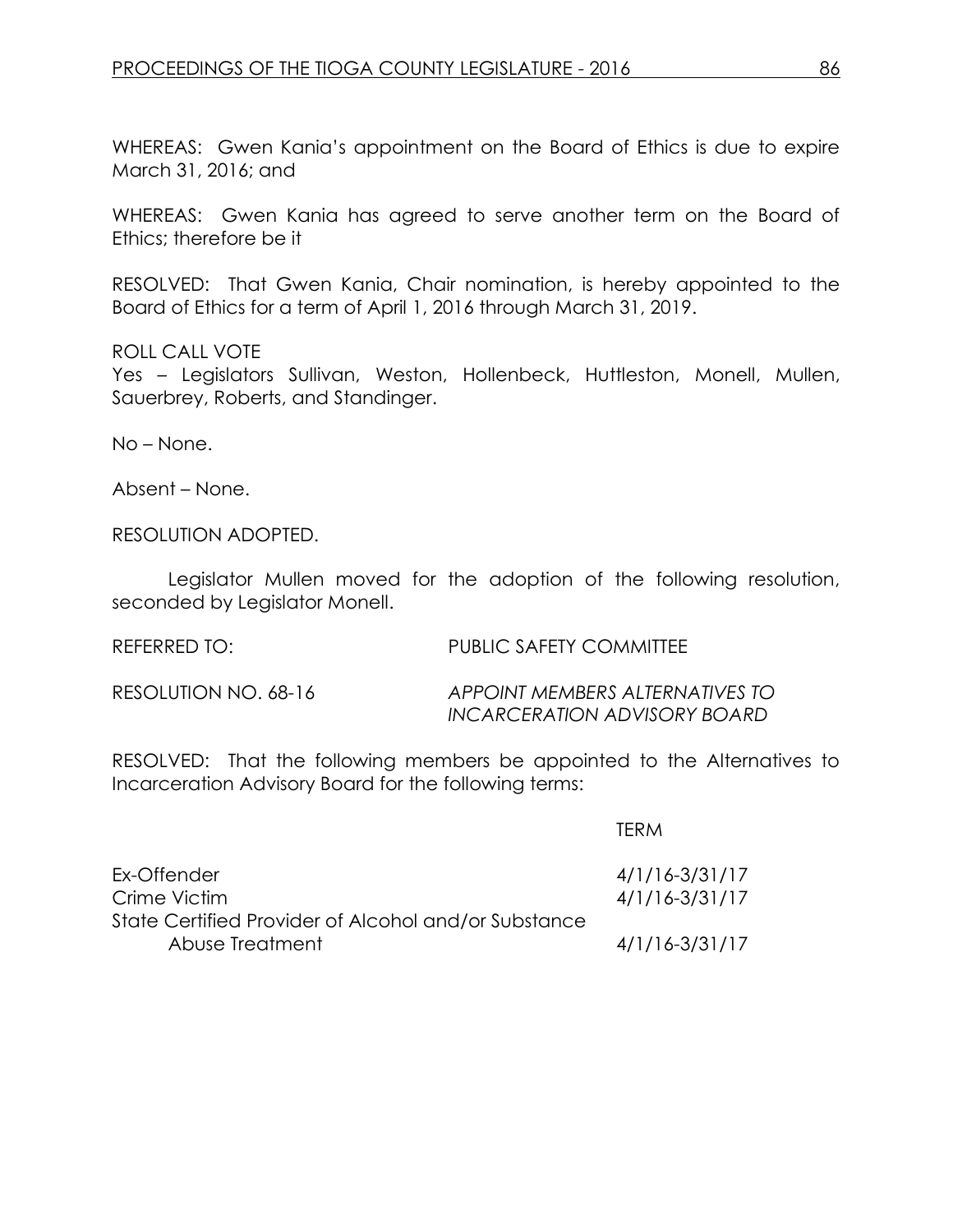Yes – Legislators Sullivan, Weston, Hollenbeck, Huttleston, Monell, Mullen, Sauerbrey, Roberts, and Standinger.

No – None.

Absent – None.

#### RESOLUTION ADOPTED.

Legislator Mullen moved for the adoption of the following resolution, seconded by Legislator Standinger.

| REFERRED TO:         | <b>PUBLIC SAFETY COMMITTEE</b><br>PERSONNEL COMMITTEE                                                                                                           |
|----------------------|-----------------------------------------------------------------------------------------------------------------------------------------------------------------|
| RESOLUTION NO. 69-16 | APPROVE THE BUREAU OF FIRE TO<br>CONTRACT WITH DR. JOHN P. ZEVAN<br><b>AS MEDICAL DIRECTOR</b><br>TO OVERSEE THE BUREAU OF FIRE<br><b>EMS TRAINING PROGRAMS</b> |

WHEREAS: The New York State Department of Health requires that each organization providing EMS training to Fire and EMS units have a Medical Director to oversee such training programs; and

WHEREAS: The Tioga County Bureau of Fire provides such EMS Education to the Fire Departments, Emergency Squads and other organizations in Tioga County; and

WHEREAS: Due to the passing of EMS Medical Director Dr. Aaron Daggy this created a vacancy in the position of EMS Medical Director; and

WHEREAS: Dr. John P. Zevan has expressed an interest in performing this task for the Bureau of Fire and has experience in Emergency Medicine; therefore be it

RESOLVED: That the Tioga County Legislature, after approval by the County Attorney, hereby authorizes the Bureau of Fire to enter into a contract with Dr. John P. Zevan for services as Medical Director for EMS Training for the sum of \$3,000.00 per year effective March 21, 2016; and be it further

RESOLVED: That this funding will come out of the current Bureau of Fire Budget and cause no increase to the Bureaus Annual Budget.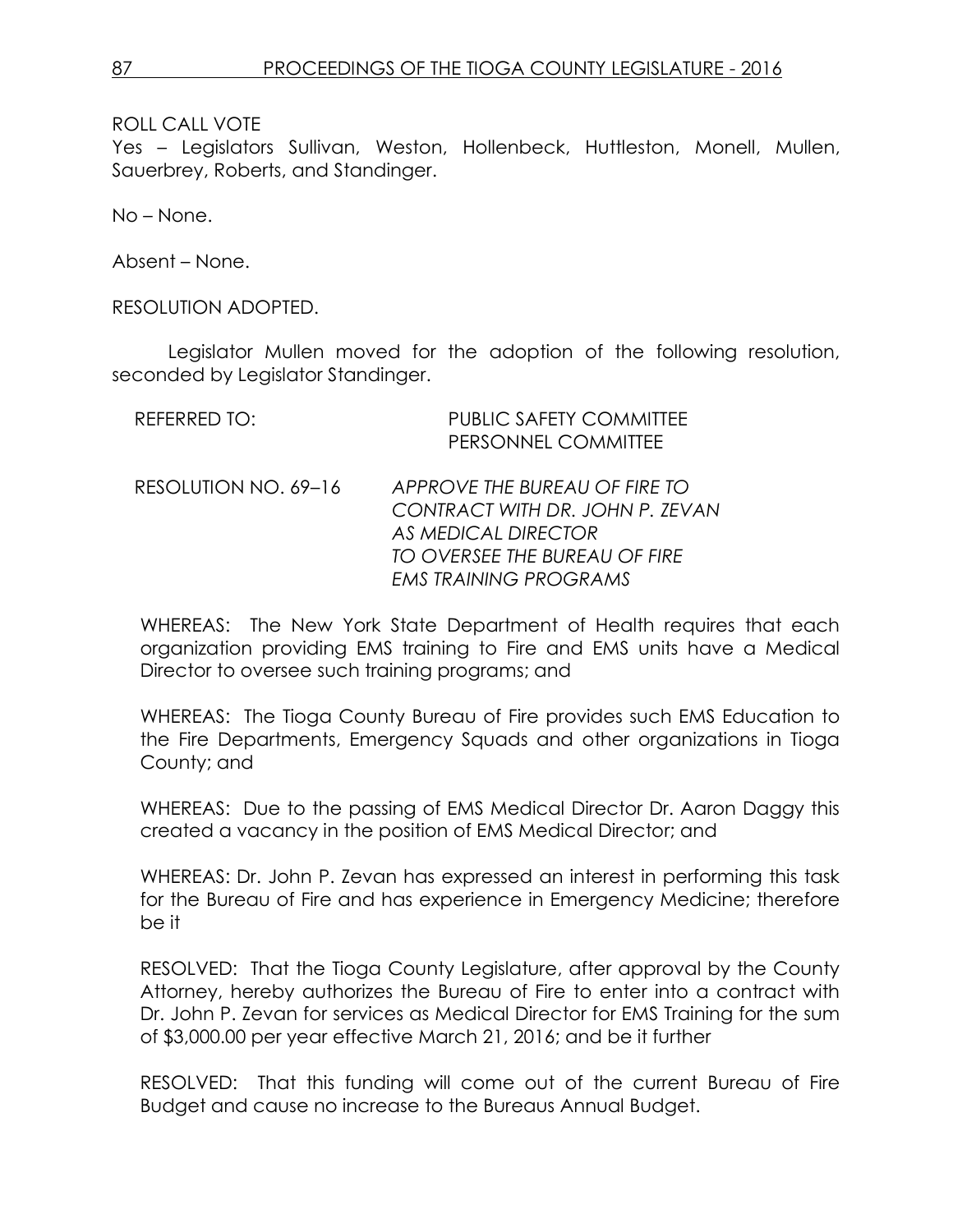Yes - Legislators Sullivan, Weston, Hollenbeck, Huttleston, Monell, Mullen, Sauerbrey, Roberts, and Standinger.

No – None.

Absent – None.

RESOLUTION ADOPTED.

Legislator Hollenbeck moved for the adoption of the following resolution, seconded by Legislator Sullivan.

| REFERRED TO:         | PERSONNEL COMMITTEE<br><b>LEGISLATIVE WORKSESSION</b><br><b>FINANCE/LEGAL COMMITTEE</b>                                             |
|----------------------|-------------------------------------------------------------------------------------------------------------------------------------|
| RESOLUTION NO. 70-16 | AUTHORIZATION TO CREATE AND FILL ONE (1)<br><b>PART-TIME, INFORMATION SECURITY OFFICER</b><br><b>POSITION</b><br>LEGISLATIVE OFFICE |

WHEREAS: Legislative approval is required for the creation of any new positions within Tioga County; and

WHEREAS: Resolution 237-15 amended Tioga County Policy 43 by establishing the *Comprehensive Information Security Policy* which identified that Tioga County would appoint an Information Security Officer (not a member of ITCS) to be responsible for implementing and monitoring a consistent data security program; therefore be it

RESOLVED: That one (1) part-time, Information Security Officer shall be created within the Legislative Office effective March 21, 2016; and be it further

RESOLVED: That Susan Haskett shall be appointed to the part-time, Information Security Officer position for 2016 and will be compensated at an annual rate of \$5,000 per year; and be it further

RESOLVED: That the Legislative Office authorized part-time headcount for 2016 shall increase from 10 to 11.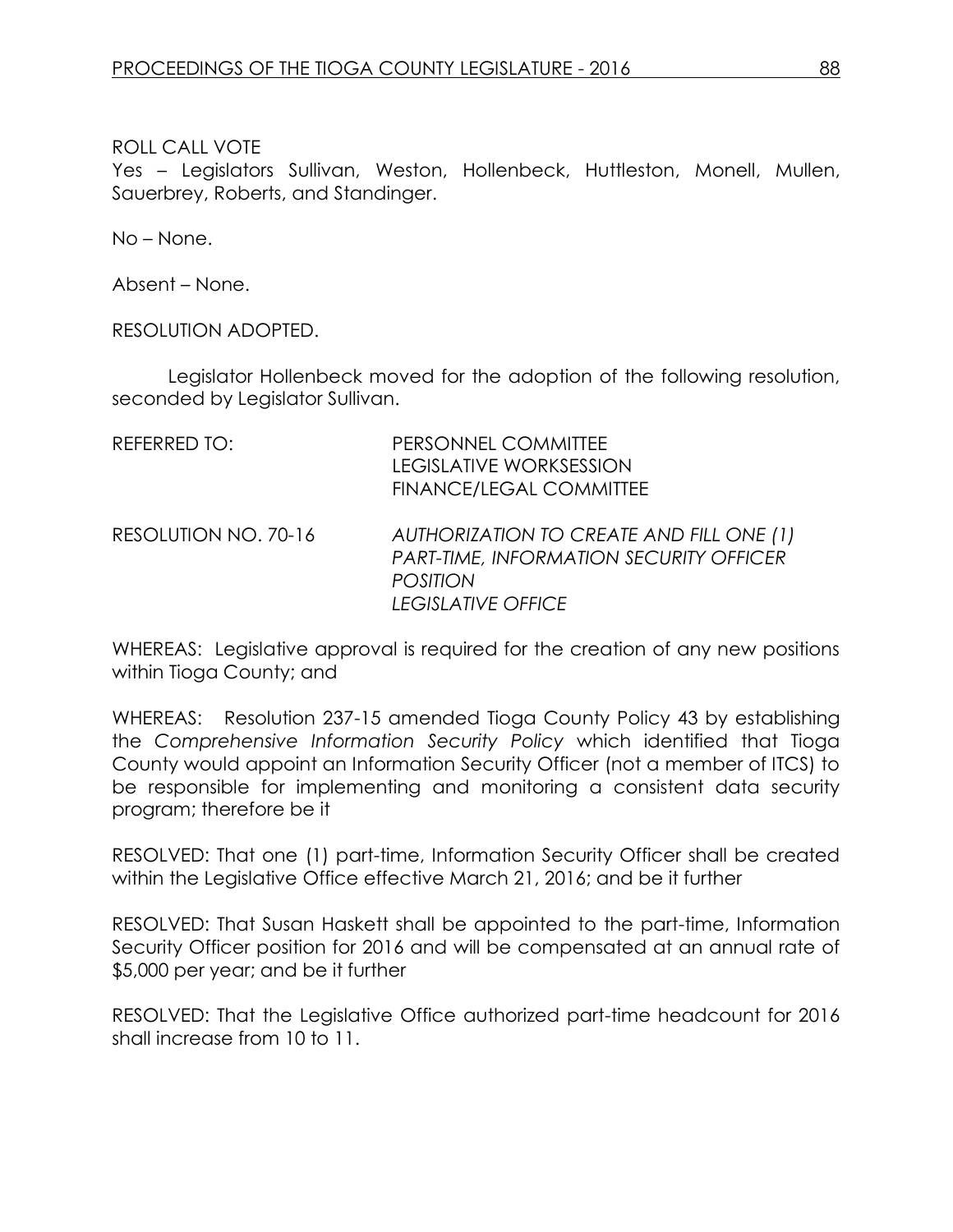Yes – Legislators Sullivan, Weston, Hollenbeck, Huttleston, Monell, Mullen, Sauerbrey, Roberts, and Standinger.

No – None.

Absent – None.

RESOLUTION ADOPTED.

Legislator Roberts moved for the adoption of the following resolution, seconded by Legislator Sullivan.

| REFERRED TO:         | <b>PUBLIC WORKS</b><br>PERSONNEL                                             |
|----------------------|------------------------------------------------------------------------------|
| RESOLUTION NO. 71-16 | <b>CREATE AND FILL HIGHWAY WORKER</b><br>(SEASONAL) POSITION<br>PUBLIC WORKS |

WHEREAS: There will be a need for the Highway Department to employ one seasonal Highway Worker (Seasonal) for 2016; and

WHEREAS: The Commissioner of Public Works has budgeted money to cover expenditures of such employment; therefore be it

RESOLVED: That the Commissioner of Public Works is hereby authorized to create and fill one (1) temporary full-time Highway Worker (Seasonal) position effective May 2, 2016 through October 14, 2016 at an hourly rate of \$9.70, however no more than 1210 hours may be worked May 2, 2016 – October 14, 2016.

ROLL CALL VOTE Yes – Legislators Sullivan, Weston, Hollenbeck, Huttleston, Monell, Mullen, Sauerbrey, Roberts, and Standinger.

No – None.

Absent – None.

#### RESOLUTION ADOPTED.

Legislator Sullivan moved to have the following late-filed resolution considered, seconded by Legislator Monell and carried.